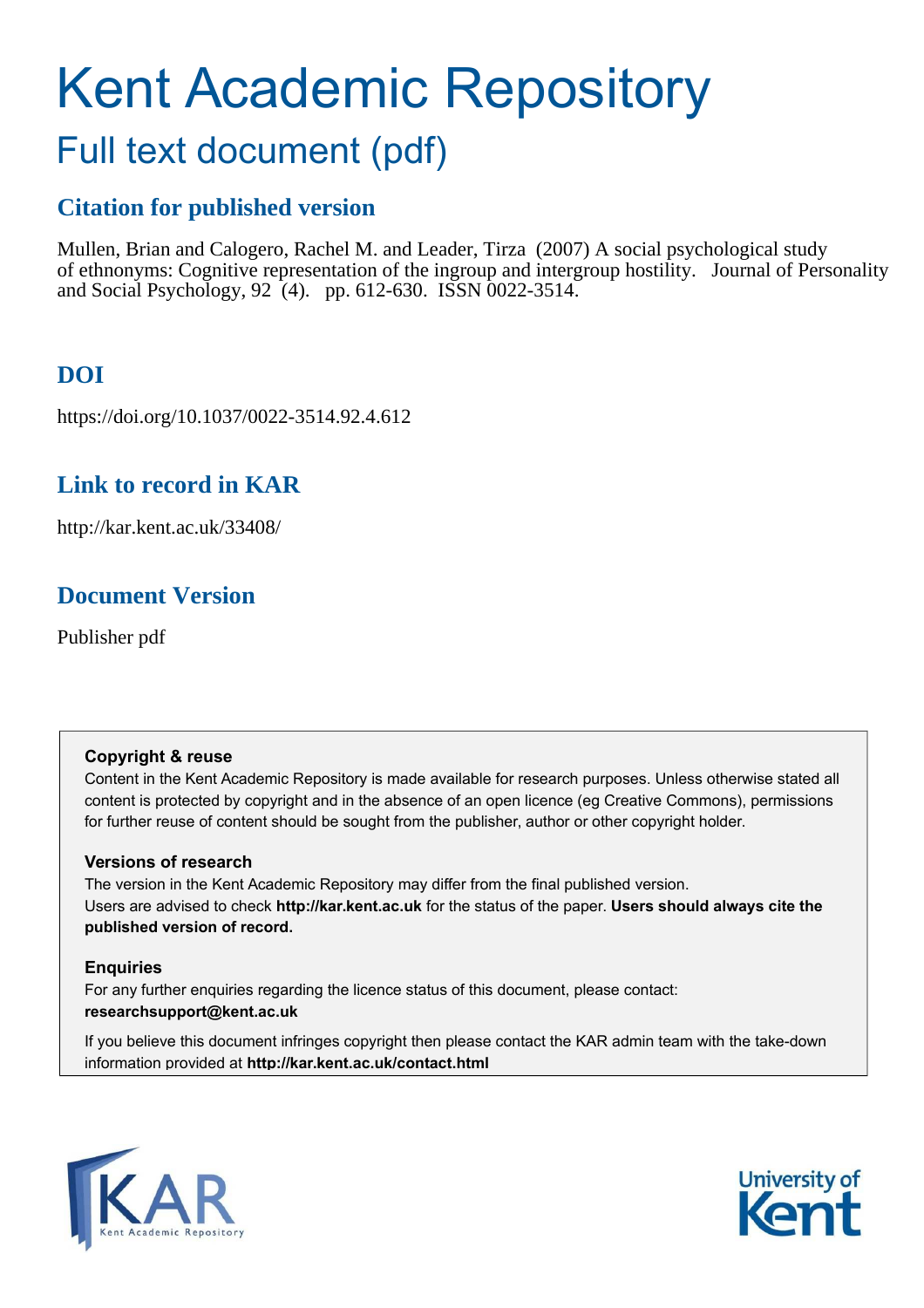### A Social Psychological Study of Ethnonyms: Cognitive Representation of the In-Group and Intergroup Hostility

Brian Mullen, Rachel M. Calogero, and Tirza I. Leader University of Kent

Ethnonyms (M. G. Levin & L. P. Potapov, 1964; from the Greek roots meaning "a national group" and "name") are the names an in-group uses to distinguish itself from out-groups. There has been no social psychological research to date exploring the effects of ethnonyms. The authors report the results of 3 studies examining the potential effects of various features of ethnonyms on intergroup behavior. Analyses of archival data indicate that among indigenous African cultures (Study 1), indigenous Native American cultures (Study 2), and African Americans (Study 3), intergroup hostility was greater among in-groups characterized by less complex ethnonyms. Discussion considers the implications of these results and suggests new directions for research in the social psychological study of ethnonyms.

*Keywords:* ethnonyms, complexity, intergroup hostility

Let us speak plain: There is more force in names than most men dream of.— James Russell Lowell, *The Poetical Works of James Russell Lowell*

The earliest stages of intergroup conflict are often evidenced by the use of derogatory names for the out-group (Allport, 1954). *Ethnophaulisms* (Roback, 1944; from the Greek roots meaning "a national group" and "to disparage") are the words used as ethnic slurs to refer to out-groups in hate speech (Allen, 1983; Joesten, 1935; MacMullen, 1963; Palmore, 1962). The popular media continually report the use of ethnophaulisms in hate speech in interethnic conflicts (e.g., Andrews, 2005; BBC News, 2005; Buscema, 2005). A few studies have focused on responses to ethnophaulisms by their targets (e.g., Nielsen, 2002; Pankiw & Bienvenue, 1990) or by observers (e.g., Greenberg, Kirkland, & Pyszczynski, 1988; Greenberg & Pyszczynski, 1985). Several studies have shown that ethnic groups that are smaller, less familiar, and more foreign are more likely to be referred to with ethnophaulisms that are of lower complexity and more negative valence (Mullen, 2001; Mullen & Johnson, 1993, 1995; Mullen, Rozell, & Johnson, 2000, 2001). More recent research has documented that ethnic groups referred to with these simpler and more negative ethnophaulisms are more likely to be targets of intergroup hostility (Mullen, 2004; Mullen, Leader, & Rice, 2005; Mullen & Rice, 2003).

However, as recently observed by Mullen and Leader (2005), the names used for out-groups have received considerably more attention in the study of intergroup behavior than the names used for in-groups. *Ethnonyms*<sup>1</sup> (Levin & Potapov, 1964; from the Greek roots meaning "a national group" and "name") are the names an in-group uses to distinguish itself from out-groups (Alexandre, 1983; Kobozeva, 2002). The purpose of the present article was to extend previous work on the use of group names in intergroup contexts by initiating the exploration of the impact of ethnonyms on intergroup behavior. First, several distinct attributes of ethnonyms are identified. Next, theoretical reasons for the possible

Brian Mullen, Rachel M. Calogero, and Tirza I. Leader, Department of Psychology, University of Kent, Canterbury, Kent, United Kingdom.

Brian Mullen died in May 2006. We acknowledge his dedication to multimethod research and to the present research specifically. This research was stimulated, in part, by a brief description of an article by I. M. Kobozeva (2002), in which passing reference was made to the analysis of ethnonyms using judges' ratings. Portions of this research were presented at the annual meeting of the Social Section of the British Psychological Society in Liverpool, England, September 2004. We thank all of our colleagues who provided constructive feedback on this research project, particularly Jacques-Phillipe Leyens for extremely helpful comments on earlier versions of this article.

Correspondence concerning this article should be addressed to Rachel M. Calogero, Centre for the Study of Group Processes, Department of Psychology, University of Kent, Canterbury, Kent CT2 7NP, United Kingdom. E-mail: rmc8@kent.ac.uk

<sup>&</sup>lt;sup>1</sup> A plethora of general terms have emerged in the onomastic study of in-group names. For example, Dickson (1997) coined the terms "Domunyms" (from the Latin root meaning "home" and the Greek root meaning "name") and "Demonyms" (from the Greek roots meaning "people" or "populace" and "name") to refer to these in-group names. Also, these words are occasionally referred to as *Autonyms* (Proschan, 1997; from the Greek roots meaning "self" and "name"). The most frequently used general term, *ethnonyms*, is used in the present article.

Journal of Personality and Social Psychology, 2007, Vol. 92, No. 4, 612–630 Copyright 2007 by the American Psychological Association 0022-3514/07/\$12.00 DOI: 10.1037/0022-3514.92.4.612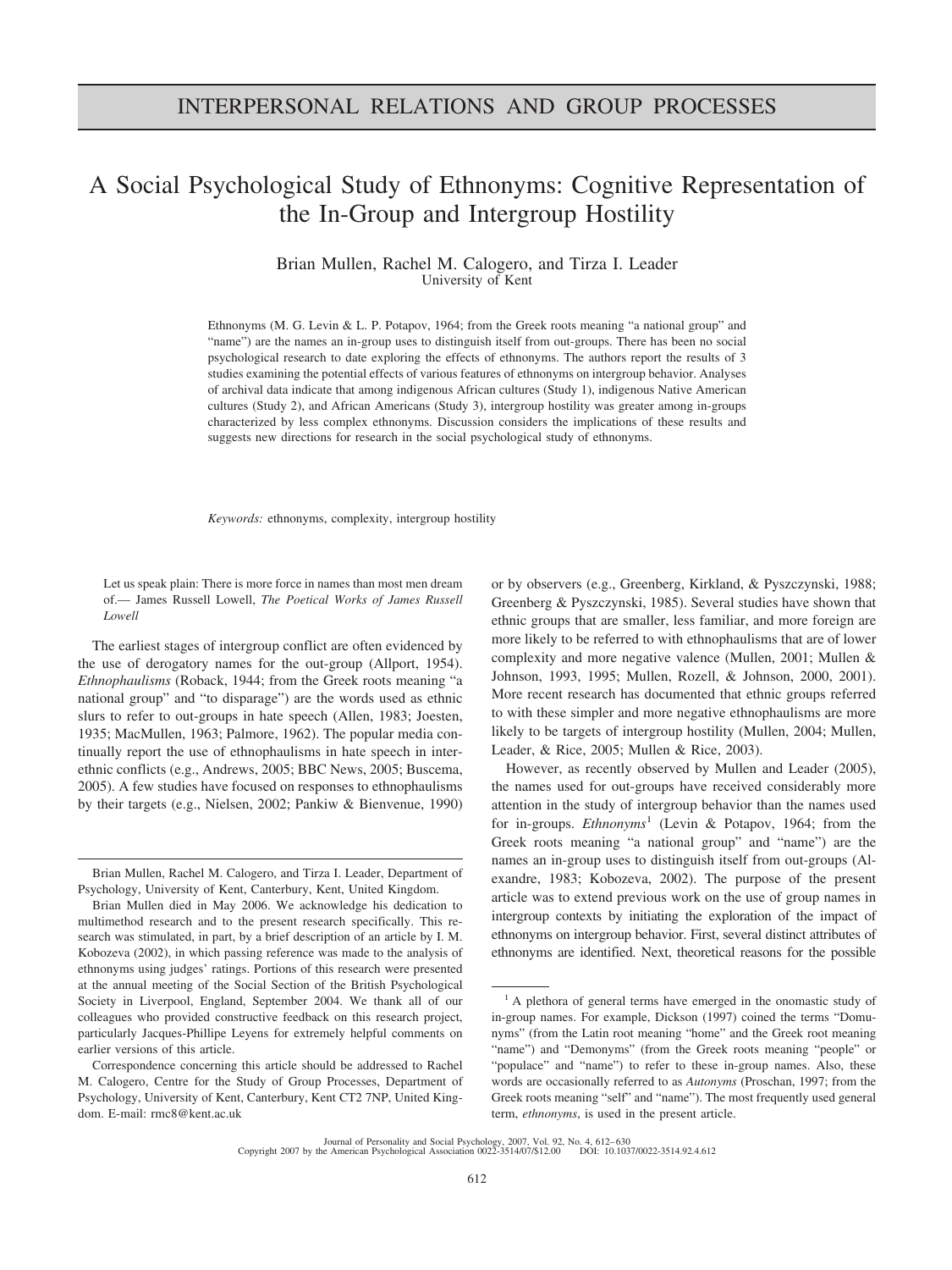impact of these attributes of ethnonyms on intergroup behavior are considered. Then, we examine the possible impact of different aspects of ethnonyms on intergroup hostility in three studies by using archival data. Finally, the implications of the results of these analyses for approaches to intergroup behavior are considered.

#### An Introduction to the Study of Ethnonyms

Ethnophaulisms have been interpreted as revealing how members of an in-group think about out-groups. As Carter (1944) observed, ethnophaulisms are "collective representations which stand as symbols of the groups themselves" (p. 243). Similarly, ethnonyms may be interpreted as revealing how members of an in-group think about their in-group, serving as collective representations that stand as symbols of the in-group itself (see Alexandre, 1983; Levin & Potapov, 1964). As Larson (1996) observed, "Identity names such as ethnonyms possess phenomenal power . . . the methodological and theoretical questions raised by names of identity cut to the core of ethnic studies" (p. 545).

#### *Origins of Ethnonyms*

A reasonable point of departure in the study of ethnonyms is to consider where ethnonyms come from; that is, what is the origin of these names that an in-group uses to distinguish itself from outgroups? Perhaps the earliest comprehensive scholarly effort to explore this question was Salverte's (1864) *History of the Names of Men, Nations, and Places in Their Connection With the Progress of Civilization (Vol. 1 and 2*). Anthropologists have conducted extensive work directed toward tabulating, translating, and providing exegeses of ethnonyms (Alexandre, 1983; Biebuyck, Kelliher, & McRae, 1996; Kobozeva, 2002; Proschan, 1997). As noted by Biebuyck et al. (1996), ethnonyms can be distinguished into two broad categories on the basis of their source or derivation: On the one hand, *autoethnonyms* appear to be names that an in-group developed on its own to distinguish itself from out-groups. On the other hand, *heteroethnonyms* appear to be names that an out-group initially applied to the in-group but that eventually came to serve as the name the in-group uses to distinguish itself from out-groups. For example, a specific indigenous culture in Eastern Africa can be identified by the ethnonyms *Okiek* and *Dorobo*. The first term may be what Biebuyck et al. (1996) would call an autoethnonym, insofar as *Okiek* is also the word that people in this culture use to refer to their language. The second term is probably what Biebuyck et al. (1996) would call a heteroethnonym, insofar as *Dorobo* is also a term used by a neighboring culture to identify "poor people who cannot afford cattle."

However, in many instances, a given ethnonym may not be easily classified into either autoethnonym or heteroethnonym. For example, a specific indigenous culture in Western Africa is identified by the ethnonym *Bamileke*, which means "the people from the valley." It may never be determined whether this particular ethnonym began either as an autoethnonym (with the people from this culture initially introducing themselves as having come from the valley) or as a heteroethnonym (with out-groups noticing these people for the first time as they emerged from the valley). In the present article, all recognized ethnonyms are the focus of consideration, even if the (auto- or hetero-) ethnonymic source cannot be identified.

This consideration of the origin of ethnonyms highlights the fact that there may be contextual and historical determinants of the meanings of ethnonyms, particularly the ethnonyms for indigenous cultures. As compellingly argued by Larson (1996), in his discussion of the "creation of tribalism school," the ethnonym terminology of many indigenous cultures may have crystallized in the context of European colonialism (see also Barth, 1969). However, although acknowledging such possible classificatory or terminological anomalies regarding ethnic groups and their ethnonyms, Proschan (1997) noted that "people nevertheless live and act as if distinct ethnic groups really existed, as if others' ethnicity determined their behavior (and thereby offered a guide to interpreting and predicting it)" (p. 92). In the present article, we focus on ethnonyms for which the contextual and historical determinants of their meanings are well documented (see below).

#### *Importance of Ethnonyms*

Another reasonable point of departure in the study of ethnonyms is to consider why ethnonyms should matter in the first place; that is, why might these names that an in-group uses to identify itself influence intergroup behavior? At the personal, individual level of analysis, Allport (1937) speculated that an individual's personal name is the most important anchorage point for personal identity, and evidence indicates that an individual's name can exert a pervasive influence on his or her life. For example, individuals with more socially desirable names tend to be more popular (McDavid & Harari, 1966), better adjusted (Twenge & Manis, 1998), and longer lived (Christenfeld, Phillips, & Glynn, 1999). Bruning and Albott (1974) observed that some personal names connote varying degrees of activity–passivity and that these connotations can become self-fulfilling for children (for reviews of the effects of personal names, see Erwin, 1995; Lawson, 1984). Therefore, at the intergroup level of analysis, analogous effects of ethnonyms on the in-group's behavior may be expected to occur, with the in-group's ethnonyms serving as an important anchorage point for social identity.

More broadly, the potential effects of ethnonyms on the ingroup may represent an illustration of Allport's (1954) notion of verbal realism, or the tendency for responses to words to be as strong as the responses to the things represented by the words (see Mullen & Leader, 2005). This proposition is illustrated by Allport's description of ethnophaulisms as "fighting words," which evoke as much response in their out-group targets as actual physical attacks. By the same token, the in-group's ethnonyms could similarly evoke as much response in their in-group targets as the things those in-group names represent. This possibility is similar to Fodor's (1956) discussion of the old axe "nomen est omen" (the name is a portent).

Thus, ethnonyms may be important because the names that an in-group uses to identify itself could influence the behavior of members of that group in a manner analogous to the effects of personal names on individuals. And, ethnonyms may be important because, through mechanisms of verbal realism, the in-group members may respond to their own in-group names as strongly as they would respond to the things represented by those names. Despite these plausible reasons for the importance of ethnonyms, there has to date been no social psychological study of the effects of ethnonyms on intergroup behavior.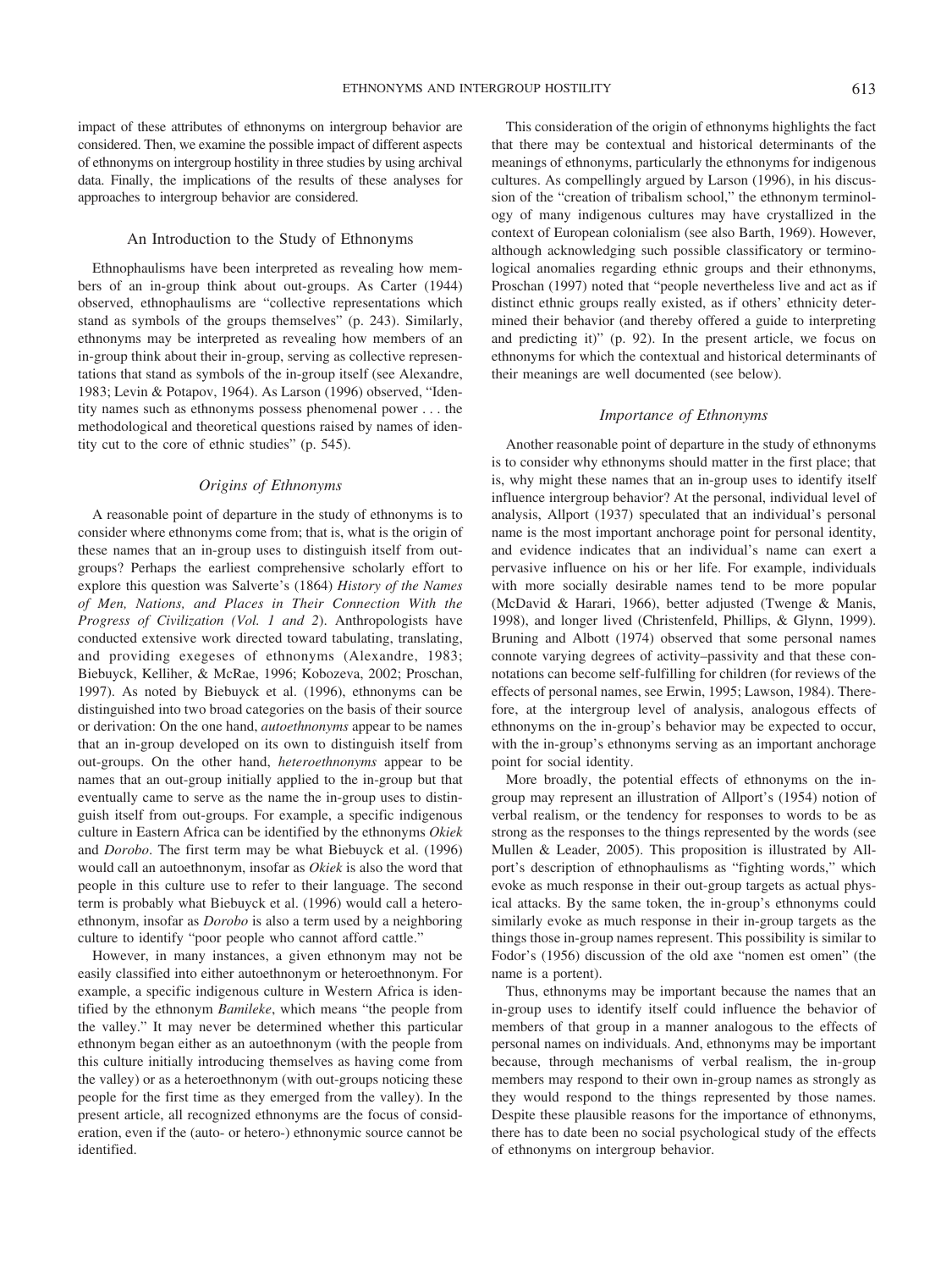#### Attributes of Ethnonyms

The premise of the present article is that the ways in which members of an in-group think about their in-group, as revealed in their ethnonyms, may be systematically linked to the ways in which the in-group interacts with out-groups. There are theoretical reasons why each one of several attributes of ethnonyms may exert some influence on intergroup behavior.

#### *The In-Group Represented in Terms of Its Land*

Some ethnonyms, called *toponyms* (from the Greek roots meaning "land" and "name") capture the way in which members of an in-group think about their in-group in terms of a region of land or some prominent geographical feature (e.g., Bright, 2003; Room, 1994). For example, the Mbugwe of Eastern Africa derive their name from the river plain in their homeland. Similarly, the Penobscot of Eastern North America derive their name from a term meaning "a rocky place." Gulliver (1961) noted that land has emotional value beyond its economic considerations: "It represents social security and community or tribal identity and continuity" (p. 16). The notion that a special emphasis on the in-group's connection to land or territory could exaggerate intergroup conflict is consistent with realistic group conflict theory (e.g., Campbell, 1965; Jackson, 1993; Kinzel & Fisher, 1993; Sherif & Sherif, 1953): The more strongly the in-group's social identity and continuity is tied to its land or territory, the more likely that group will be to engage in conflict to maintain or increase its territorial holdings. This leads to the previously untested hypothesis that in-groups whose ethnonyms represent a greater frequency of toponyms will exhibit increased levels of intergroup hostility.

#### *The In-Group Represented in Terms of Its Language*

Some ethnonyms, called *glottonyms* (from the Greek roots meaning "tongue" or "language" and "name"), capture the way in which members of an in-group think about their in-group in terms of their language (e.g., Alexandre, 1983; Biebuyck et al., 1996). For example, the Beja of Northern Africa derive their name from their language. Similarly, one ethnonym for the Cree of Northern North America is *Nehiyawak*, which is a term meaning "we speak the same language." The association between language and identity is at least as old as recorded history: The ancient Hebrew myth of the tower of Babel illustrates how language similarity contributes to in-group cohesion and how language dissimilarity contributes to intergroup hostility (Argenter, 2000). The notion that a special emphasis on the in-group's language could exaggerate intergroup conflict is consistent with considerations of language from the perspective of social identity theory (e.g., Abrams  $\&$ Hogg, 1987; Bourhis, Giles, Leyens, & Tajfel, 1979; Tajfel, 1974): The more strongly the in-group's social identity and continuity is tied to its language, the more likely that group will be to engage in conflict to maintain or extend the use of its language. This leads to the previously untested hypothesis that in-groups whose ethnonyms represent a greater frequency of glottonyms will exhibit increased levels of intergroup hostility.

#### *The In-Group Represented in Terms of Its Unique Humanity*

Some ethnonyms, called *anthroponyms* (from the Greek roots meaning "men" and "name"), capture the way in which members of an in-group think about their in-group as exemplifying what it means to be human. For example, the Gure of Western Africa and the Miwok of Western North America each derive their names from terms that mean "the men" or "the people." Several scholars have noted that ethnonyms often highlight the in-group's sense of its unique humanity and tend to distinguish the in-group as being the standard for humanity, compared with out-groups that are something less than completely human (e.g., Cardona, 1989; Salverte, 1864). The notion that the use of in-group names that set the in-group off as uniquely human could exaggerate intergroup conflict is consistent with the logic that devaluation and dehumanization of out-groups is a critical step in the escalation of intergroup hostility (e.g., Allport, 1954; Bandura, Underwood, & Fromson, 1975; Staub, 1989): The more strongly the in-group's social identity and continuity is tied to its view of itself as uniquely human, the more likely that group will be to engage in conflict with not-quite-so-human out-groups. This leads to the previously untested hypothesis that in-groups whose ethnonyms represent a greater frequency of anthroponyms will exhibit increased levels of intergroup hostility.

#### *The Aggressiveness of the Representation of the In-Group*

Some ethnonyms capture varying degrees to which the attribute of aggressiveness is evoked for the in-group. For example, on the one hand, a relatively aggressive array of ethnonyms is illustrated by the Ashanti of Western Africa, whose various names mean "the people united in war." On the other hand, a relatively nonaggressive ethnonym is illustrated by the Banda of Central Africa, whose name refers to a small hut. This is equivalent to the tendency for sports teams to use symbols of aggression and ferocity for their team names (Kinloch, 1972; Lawson & Phillips, 1985; G. Smith, 1997). The notion that a special emphasis on the aggressiveness of one's in-group could exaggerate intergroup conflict is consistent with the phenomenon of "behavioral priming" (e.g., Bargh, Chen, & Burrows, 1996), wherein an aggressive ethnonym might surreptitiously prime in-group members' cognitive representation of hostility toward the out-group. This is analogous to Bruning and Albott's (1974) observation that the connotations of personal names can become self-fulfilling. This leads to the previously untested hypothesis that in-groups whose ethnonyms are characterized by a greater degree of aggressiveness will exhibit increased levels of intergroup hostility.

#### *The Valence of the Representation of the In-Group*

Some ethnonyms capture varying degrees to which the attribute of negative valence is evoked for the in-group. Just as in research on valence in ethnophaulisms (e.g., Mullen, 2004; Mullen & Rice, 2003; Mullen et al., 2000; Mullen, Rozell, & Johnson, 2001), valence in ethnonyms can be operationalized in terms of the negativity or positivity of ethnonyms. For example, on the one hand, a relatively negative array of ethnonyms is illustrated by the Ila of South Central Africa, whose various names mean "to be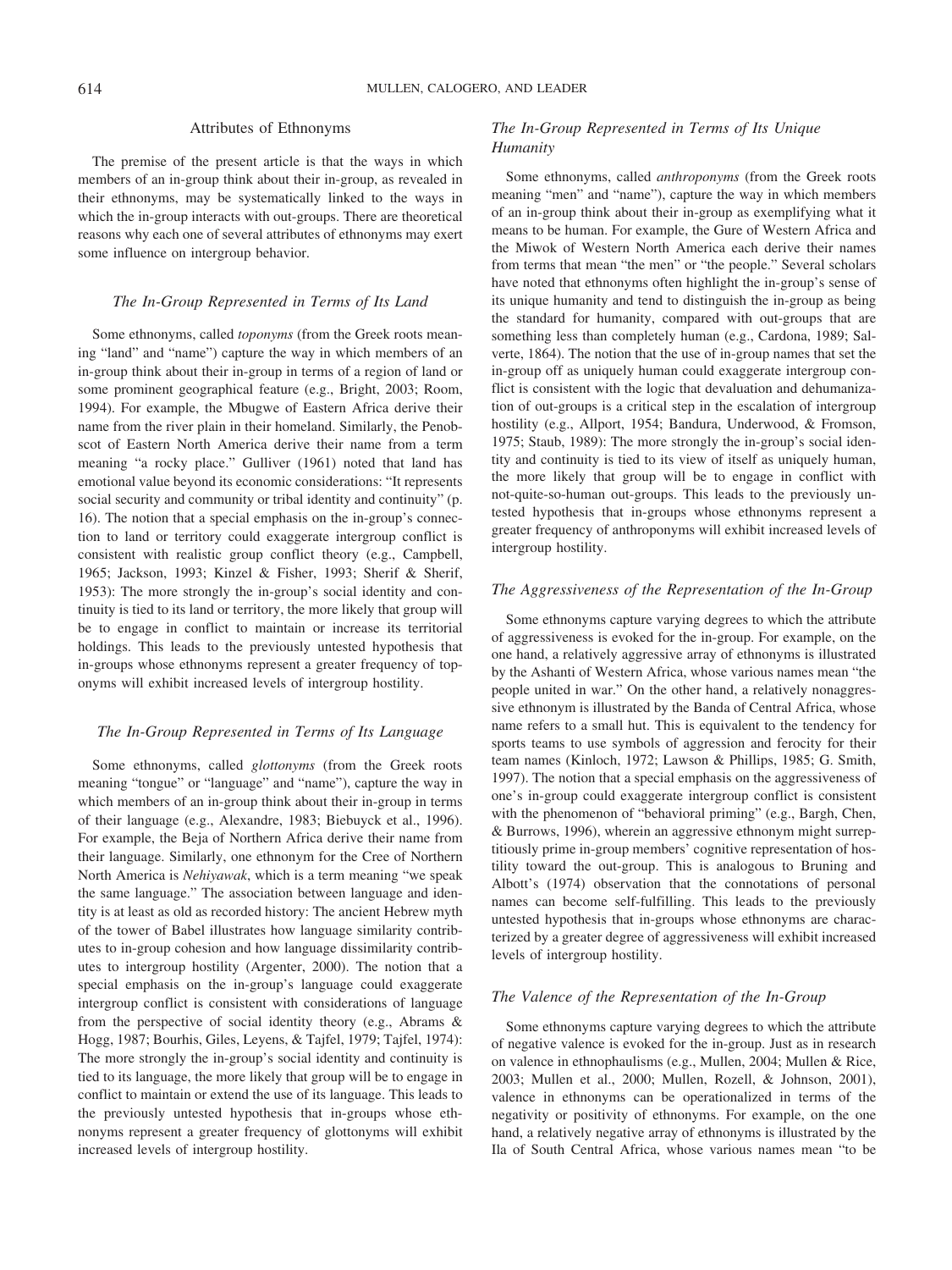taboo, set apart." On the other hand, a relatively positive ethnonym is illustrated by the Tenda of Western Africa, whose name means "to agree, to speak well of." The notion that a special emphasis on the negativity of one's in-group could exaggerate intergroup conflict is consistent with the affect infusion model (Forgas, 1995; Forgas & Fiedler, 1996), wherein a negative ethnonym might exert a negative impact on in-group members' moods and thereby facilitate or exaggerate intergroup hostility. This leads to the previously untested hypothesis that in-groups whose ethnonyms are characterized by a greater degree of negative valence will exhibit increased levels of intergroup hostility.

#### *The Complexity of the Representation of the In-Group*

Some arrays of ethnonyms capture varying degrees of complexity in the cognitive representation of the in-group. Just as in research on complexity in ethnophaulisms (e.g., Mullen, 2004; Mullen & Johnson, 1993; Mullen & Rice, 2003; Mullen et al., 2000; Mullen, Rozell, & Johnson, 2001), complexity in ethnonyms can be operationalized in terms of the categorical clustering of ethnonyms. For example, on the one hand, a relatively simple array of ethnonyms is illustrated by the Bari of Central Africa: There are two ethnonyms for this group, *Bari* and *Bai*, both of which mean "the others." This distribution of two ethnonyms into a single meaningful cluster indicates a relatively low level of complexity. On the other hand, a relatively more complex array of ethnonyms is illustrated by the Herero of Southwestern Africa: There are two ethnonyms for this group, *Herero*, which means "to brandish a spear," and *Dimba*, which means "alluvial soil near a stream." This distribution of two ethnonyms into two separate meaningful clusters indicates a relatively higher level of complexity. Such constellations of ethnonyms capture varying degrees of complexity in the names used to refer to an in-group. The notion that greater complexity in ethnonyms could diminish intergroup conflict is consistent with the notion of social identity complexity. Roccas and Brewer (2002) recently proposed that greater complexity in social identity would be associated with greater tolerance of outgroups. This proposition is analogous to Ben-Ari, Kedem, and Levy-Weiner's (1992) observation that people with low cognitive complexity responded to out-groups with more extreme negative evaluation. This leads to the previously untested hypothesis that in-groups whose ethnonyms are characterized by a greater degree of complexity will exhibit decreased levels of intergroup hostility.

#### *Summary*

Thus, six features of in-groups' ethnonyms may be expected to influence the degree of intergroup hostility exhibited by those groups: A greater frequency of toponyms may be associated with increased levels of intergroup hostility because identification of the in-group with its land may engage mechanisms of realistic group conflict. A greater frequency of glottonyms may be associated with increased levels of intergroup hostility because identification of the in-group with its language may engage mechanisms of social identity. A greater frequency of anthroponyms may be associated with increased levels of intergroup hostility because exaggerated identification of the in-group as human may engage mechanisms of dehumanization of the out-group. A greater degree of aggressiveness may be associated with increased levels of

intergroup hostility because identification of the in-group with aggressive tendencies may engage the mechanism of behavioral priming. A greater degree of negative valence may be associated with increased levels of intergroup hostility because identification of the in-group with negative attributes may engage the mechanism of negative affect infusion. Finally, a greater degree of complexity may be associated with decreased levels of intergroup hostility because greater complexity of social identity may lead to greater tolerance of out-groups. In an effort to examine these possibilities, we conducted three studies to determine the extent to which features of ethnonyms predicted intergroup hostility.

#### Study 1: Ethnonyms in Africa

Similar to several previous efforts (e.g., Barry, 1969; Boor, 1976; Carpenter, 2000; Klausner, 1964; Lester, 1969; Watson, 1973; Worchel, 1974), archival ethnographic data were used to examine the potential social psychological impact of ethnonyms on intergroup hostility. Ethnographic data on indigenous cultures seem particularly well suited to examine the reasoning developed above: The meanings of an indigenous culture's ethnonyms have often been determined as a standard component of ethnographic work, a practice that should facilitate the operationalization of the ethnonym features developed above. Moreover, indicators of war, conflict, bellicosity, and so on have also tended to be determined as a standard component of ethnographic work, a practice that should facilitate the operationalization of intergroup hostility. Accordingly, an effort was made to obtain a large sample of indigenous cultures for which two types of information could be derived. First, a complete array of ethnonyms had to be available for each indigenous culture. Second, an array of indicators of intergroup hostility had to be ascertainable for each indigenous culture. The six features of ethnonyms described above (toponyms, glottonyms, anthroponyms, aggressiveness, valence, and complexity) were used to predict the degree of intergroup hostility exhibited by these indigenous cultures.

#### *Method*

#### *Ethnonyms*

Two sources defined the database for the present effort. Data on in-group ethnonyms were derived from Biebuyck et al.'s (1996) *African Ethnonyms: Index to Art-Producing Peoples of Africa*. Specifically, this source clusters together all variant ethnonyms for a given indigenous African culture under a single entry-form name. In total, Biebuyck et al. (1996) lists over 4,500 names representing over 2,000 peoples (nations, empires, kingdoms, chiefdoms, tribes, villages, kinship groups, clans, cults, and associations). Note that the unit of analysis in the present effort is "indigenous cultures" (typically what Biebuyck et al., 1996, referred to as "tribes") and not more fragmentary units like kinship groups, clans, cults, or associations. Data on intergroup hostility were derived from Textor's (1967). *A Cross-Cultural Summary*. Specifically, this source collated all available ethnographic data regarding 536 attributes of the 400 cultures summarized in Murdock's (1967) *Ethnographic Atlas*. In the present context, Textor (1967) provided data relevant to intergroup hostility for 125 African cultures.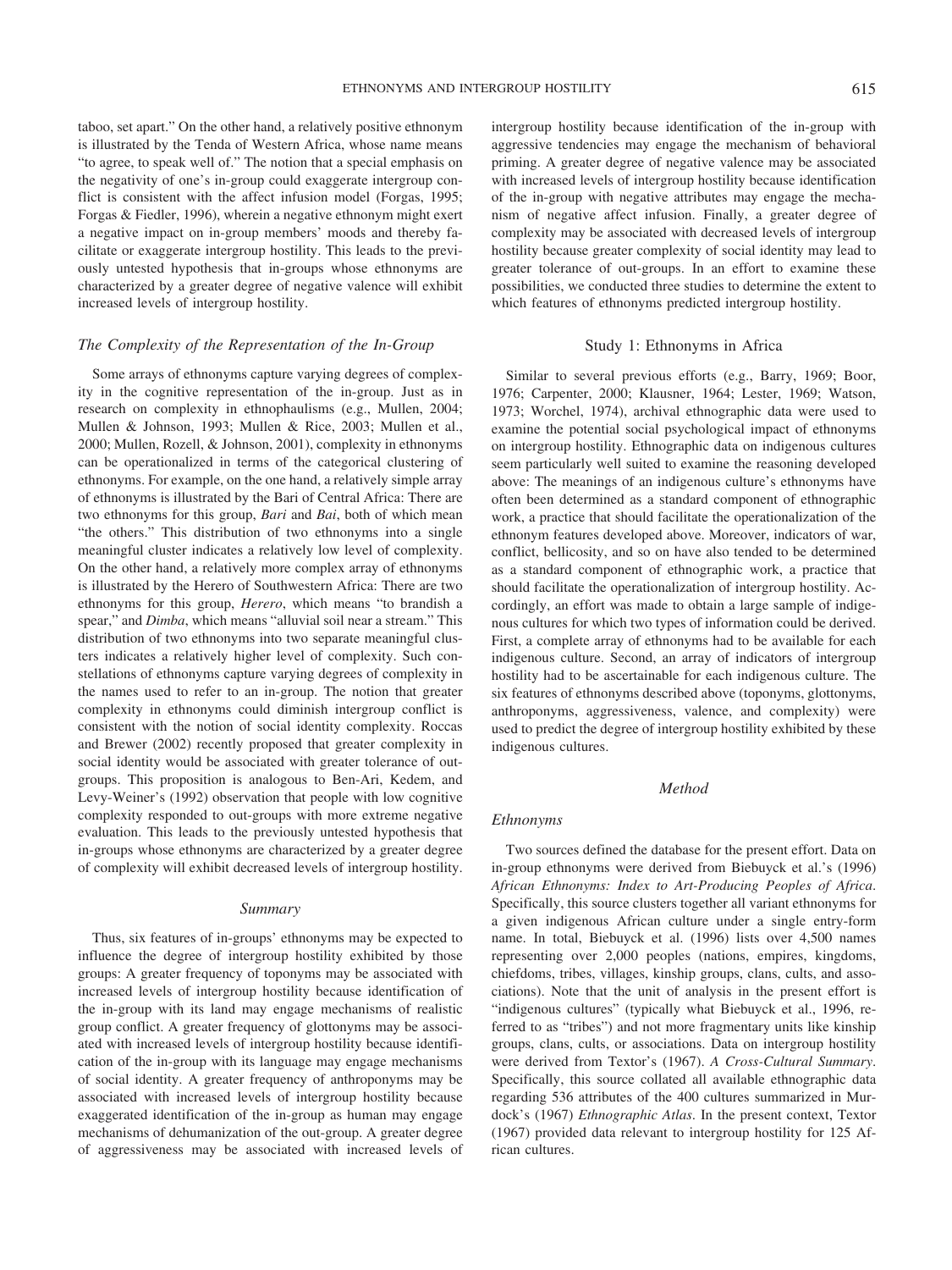In order to operationalize the various features of ethnonyms delineated above, the meanings of all of the ethnonyms used for a given culture had to be determined. Ethnonym meanings were obtained from several sources, including basic sourcebooks on African cultures (e.g., Biebuyck et al., 1996; Room, 1994), scholarly articles explicating African ethnonyms (e.g., Jeffreys, 1942; Larson, 1996), and ethnographies of specific African cultures (e.g., LaFontaine, 1959; Meek, 1931). In order to include the meaning of an ethnonym in the present analysis, the ethnonym meaning had to be independently confirmed in at least two sources. Meanings were determined for all of the 222 ethnonyms for 70 cultures, rendering a final sample of 70 African indigenous cultures for which the meanings of all ethnonyms could be determined, and Textor (1967) provided indicators of intergroup hostility. It should be noted that the size of this sample of 70 cultures is at least comparable to the number of cultures examined in most other social psychological tests in which archival ethnographic data are used (e.g., Barry, 1969:  $N = 24$ ; Boor, 1976:  $N = 10$ ; Carpenter, 2000:  $N = 16$ ; Klausner, 1964:  $N = 48$ ; Lester, 1969:  $N = 25$ ; Watson, 1973:  $N = 23$ ; Worchel, 1974:  $N = 62$ ).

#### *Attributes of Ethnonyms*

Three of the attributes of ethnonyms were derived by straightforward frequency counts. For each group, the number of toponymic ethnonyms was divided by the total number of ethnonyms to yield a proportionate index of *toponyms*. Similarly, for each group, the number of glottonymic ethnonyms was divided by the total number of ethnonyms to yield a proportionate index of *glottonyms*, and the number of anthroponymic ethnonyms was divided by the total number of ethnonyms to yield a proportionate index of *anthroponyms.*

The aggressiveness of each group's array of ethnonyms was derived from judges' ratings. Specifically, all 222 ethnonyms, along with their meanings, were rated by two judges on a scale ranging from 0 (*very low aggression*) to 1,000 (*very high aggression*). These ratings were easily performed and rendered a high degree of interjudge reliability (interjudge  $r = +0.758$ ; Spearman-Brown effective reliability  $R = .862$ ). The aggressiveness for each ethnonym was set equal to the mean of the two judges' ratings, and the overall aggressiveness of a group's ethnonyms was set equal to the mean of the aggressiveness for each ethnonym used for that group. For example, on the one hand, the Ashanti of Western Africa (whose various ethnonyms mean "the people united in war") received an overall mean aggressiveness rating of 800.0. On the other hand, the Banda of Central Africa (whose ethnonym refers to a small hut) received an overall mean aggressiveness rating of 375.0.

Similarly, the valence of each group's array of ethnonyms was derived from judges' ratings. Specifically, all 222 ethnonyms, along with their meanings, were rated by two judges on a scale ranging from 0 (*very negative valence*) to 1,000 (*very positive valence*). These ratings were easily performed and rendered a high degree of interjudge reliability (interjudge  $r = +.762$ ; Spearman-Brown effective reliability  $R = .865$ .<sup>2</sup> The valence for each ethnonym was set equal to the mean of the two judges' ratings, and the overall valence of a group's ethnonyms was set equal to the mean of the valence for each ethnonym used for that group. For example, on the one hand, the Ila of South Central Africa (whose various ethnonyms mean "to be taboo, set apart") received an overall mean valence rating of 275.0. On the other hand, the Tenda of Western Africa (whose ethnonym means "to agree, to speak well of") received an overall mean valence rating of 950.0.

Finally, the complexity of each group's array of ethnonyms was derived from judges' categorizations. Specifically, all 222 ethnonyms, along with their meanings, were independently sorted by two judges into discrete nonoverlapping categories. These categories were toponyms, glottonyms, anthroponyms, general descriptions, personality traits, objects, animals, domiciles, food or eating, and name of a leader or ancestor. These categorizations were easily performed with perfect interjudge reliability, and the overall complexity of a group's ethnonyms was set equal to the resultant Scott's *H* statistic (Scott, Osgood, & Peterson, 1979; for examples of this approach as applied to complexity in ethnophaulisms, see Mullen, 2001, 2004; Mullen & Johnson, 1993; Mullen & Rice, 2003; Mullen et al., 2000; Mullen, Rozell, & Johnson, 2001). For example, on the one hand, the Bari of Central Africa (with two ethnonyms, *Bari* and *Bai*, both of which mean "the others" and were categorized as general descriptions) received a Scott's *H* of 0.000, indicating relatively low complexity. On the other hand, the Herero of Southwestern Africa (with two ethnonyms, *Herero*, which means "to brandish a spear" and was categorized as a general description, and *Dimba*, which means "alluvial soil near streams" and was classified as a toponym) received a Scott's *H* of 1.000, indicating relatively higher complexity.

#### *Intergroup Hostility*

Textor (1967) provided data for several indicators of intergroup hostility. These included an indicator of warfare prevalence, an indicator of military glory; an indicator of bellicosity; an indicator of boastfulness; and an indicator of killing, torturing, and mutilating of enemies. For each of these indicators, a culture was assigned the value of  $+1$  if that culture was identified in Textor's (1967) summary as having the more aggressive value (e.g., warfare was prevalent; bellicosity was extreme); a culture was assigned the value of  $-1$  if that culture was identified in Textor's (1967) summary as having the less aggressive value (e.g., warfare was not prevalent; bellicosity was moderate or negligible). If Textor (1967) designated that a given indicator could not be ascertained for a culture, then that culture was assigned the value of 0 for that indicator.

#### *Results*

#### *Characteristics of Ethnonyms and Intergroup Hostility*

Insofar as there were a total of 222 ethnonyms for these 70 cultures, this rendered a mean of 3.17 ethnonyms per group. Approximately 24% of the ethnonyms were toponyms, 10% were glottonyms, and 4% were anthroponyms. The average degree of aggressiveness of the ethnonyms for these cultures was somewhat below the midpoint  $(M = 388.1)$ , and the average valence of the

<sup>2</sup> Note that the ratings of ethnonym aggressiveness and ethnonym valence exhibited interjudge reliabilities that correspond to the level of interjudge agreement reported in previous efforts to gauge the valence of ethnophaulisms for immigrant groups (e.g., Mullen et al., 2000).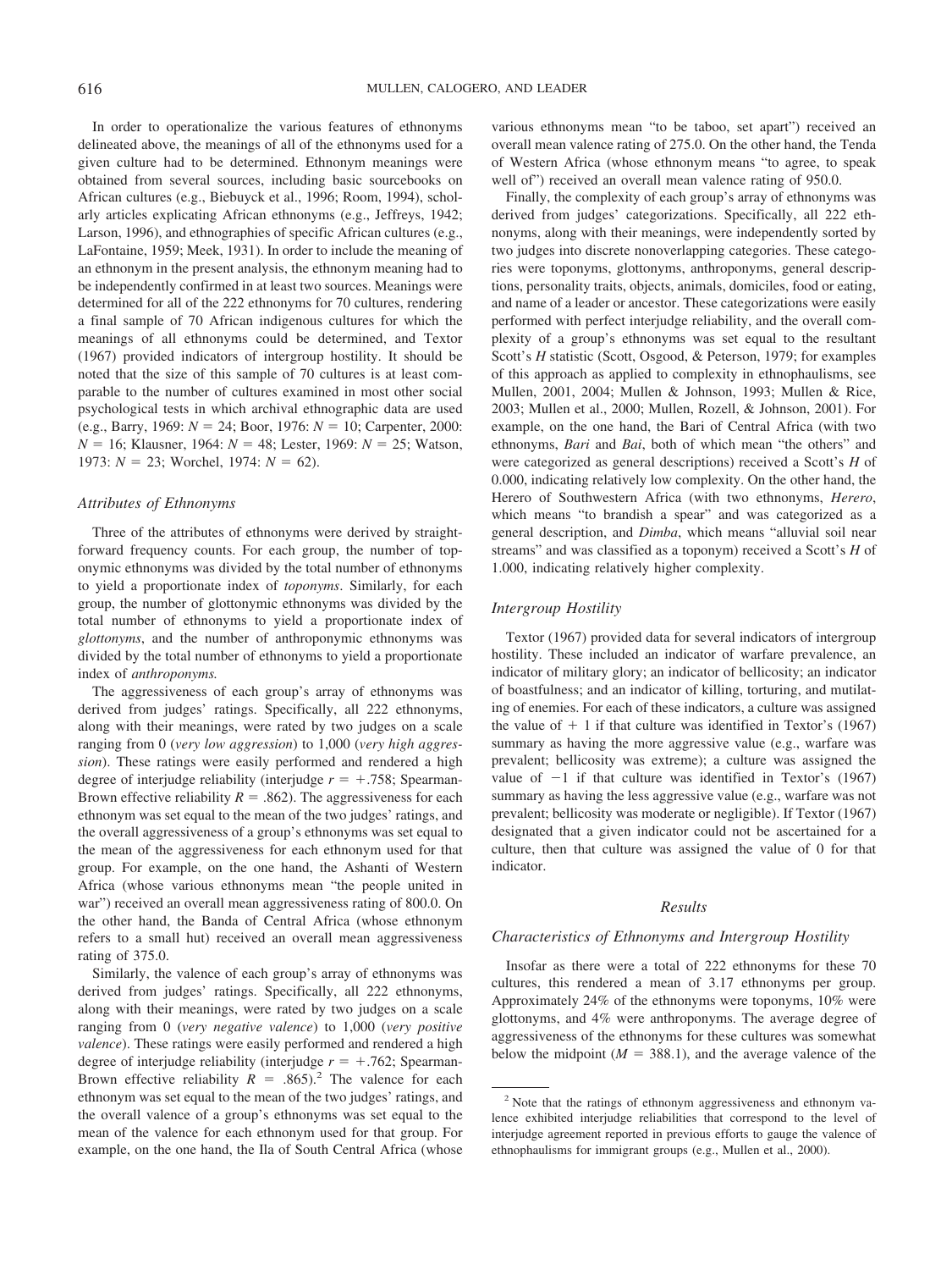ethnonyms for these cultures was essentially at the midpoint  $(M =$ 496.4). The mean Scott's *H* derived from the clustering of ethnonyms for the 70 cultures was 0.485, indicating relatively low complexity. The five indicators of intergroup hostility (warfare prevalence, military glory, bellicosity, boastfulness, and torturing) exhibited moderate convergence ( $\bar{r}$  = +.294, Cronbach's  $\alpha$  = .659). When subjected to an unrotated principal-components factor analyses, all five indicators of intergroup hostility loaded on the single emergent factor (with an average factor loading of 0.647). This suggests that these various indicators of intergroup hostility tapped into converging components of intergroup hostility. Each of these indicators was standardized around its own mean and standard deviation, and *intergroup hostility* was defined as the average of these standardized indicators. Higher values on this composite indicator represented greater prevalence of warfare, greater emphasis on military glory, greater bellicosity, greater boastfulness, and more frequent torturing of enemies. The average year during which the ethnographies were conducted (from which Textor's, 1967, intergroup hostility data were derived) was 1921.

#### *Prediction of Intergroup Hostility by Attributes of Ethnonyms*

There was no significant prediction of intergroup hostility as a function of the relative number of toponyms,  $r(68) = -.016$ ,  $p =$ .4477.<sup>3</sup> Similarly, there was no significant prediction of intergroup hostility as a function of the relative number of glottonyms,  $r(68) = +0.011$ ,  $p = 0.4640$ ; the relative number of anthroponyms,  $r(68) = +0.020$ ,  $p = .4347$ ; the degree of ethnonym aggressiveness,  $r(68) = +0.064$ ,  $p = 0.2993$ ; or the degree of ethnonym valence,  $r(68) = +0.125$ ,  $p = 0.1513$ . However, there was a significant decrease in intergroup hostility as a function of ethnonym complexity,  $r(68) = -.213$ ,  $p = .0383$ . Thus, intergroup hostility did not seem to vary as a function of ethnonym references to land, language, unique humanity, aggressiveness, or valence. However, intergroup hostility does seem to decrease as a function of ethnonym complexity.

#### *Ancillary Analyses*

*Interrelations of ethnonym attributes.* An alternative possible account for the results reported above is that interactions or mutual influences of the various features of ethnonyms may have, in some way, masked more complicated effects not revealed in simple univariate analyses. For example, there was a slight positive association between ethnonym aggressiveness and ethnonym complexity,  $r(68) = +0.164$ ,  $p = 0.1749$ , such that cultures that tended to have more aggressive ethnonyms tended to have ethnonyms that clustered together with more complexity. Similarly, there was a slight negative association between ethnonym aggressiveness and ethnonym valence,  $r(68) = -.181$ ,  $p = .0669$ , such that cultures that tended to have more aggressive ethnonyms tended to have more positive ethnonyms.

Given these possible interactions or mutual influences of the various features of ethnonyms, intergroup hostility was regressed on all six features of ethnonyms delineated above (toponyms, glottonyms, anthroponyms, aggressiveness, valence, and complexity). Replicating the univariate results reported above, there was no significant prediction of intergroup hostility as a function of top-

onyms,  $t(63) = 0.035$ ,  $p = .4862$ ,  $\beta = +.004$ ; glottonyms,  $t(63) =$  $0.241$ ,  $p = .4051$ ,  $\beta = +.032$ ; anthroponyms,  $t(63) = 0.090$ ,  $p =$ .4644,  $\beta = -.012$ ; aggressiveness,  $t(63) = 0.947$ ,  $p = .1736$ ,  $\beta =$  $+ .128$ ; or valence,  $t(63) = 0.974$ ,  $p = .1670$ ,  $\beta = + .122$ . And, once again replicating the univariate results reported above, there was a significant decrease in intergroup hostility as a function of ethnonym complexity,  $t(63) = 1.741$ ,  $p = .0433$ ,  $\beta = -.218$ .

*Variations over time.* Another alternative possible account for the results reported above is that the indicator of intergroup hostility may have varied as a function of the year during which the ethnographies were conducted. For example, ethnographies conducted earlier (when the indigenous cultures may have seemed more foreign and alien to the [typically] European ethnographers) may have led to exaggerated reports of warfare prevalence or bellicosity. However, there were no significant correlations between the year during which the ethnographies were conducted and either intergroup hostility or any of the features of the ethnonyms. When intergroup hostility was regressed on all six features of ethnonyms delineated above, along with the year of the ethnography, the results reported above remained essentially unchanged. There was no significant prediction of intergroup hostility as a function of year,  $t(62) = 1.136$ ,  $p = .1302$ ,  $\beta = -.139$ . Similar to the results reported above, there was no significant prediction of intergroup hostility as a function of toponyms,  $t(62) = 0.019$ ,  $p = .4923$ ,  $\beta = -.002$ ; glottonyms,  $t(62) = 0.260$ ,  $p = .3980, \beta = +.034;$  anthroponyms,  $t(62) = 0.024, p = .4903,$  $\beta = +.003$ ; aggressiveness,  $t(62) = 0.877$ ,  $p = .3837$ ,  $\beta = +.118$ ; or valence,  $t(62) = 0.972$ ,  $p = .1674$ ,  $\beta = +.121$ . And, once again replicating the univariate results reported above, there was a significant decrease in intergroup hostility as a function of ethnonym complexity,  $t(62) = 1.720$ ,  $p = .0452$ ,  $\beta = -.215$ .

#### *Discussion*

The results of these analyses suggest that intergroup hostility may indeed vary as a function of an in-group's ethnonyms, but only in a specifically limited sense: Intergroup hostility did not seem to vary as a significant independent function of ethnonym references to land, language, unique humanity, aggressiveness, or valence. However, intergroup hostility did vary as a function of ethnonym complexity, such that intergroup hostility was greater among cultures characterized by less complex ethnonyms. This is consistent with the notion that greater social identity complexity would be associated with greater tolerance of out-groups. The results of the ancillary analyses indicated that these patterns could not be attributed to interactions among ethnonym attributes or to variations over time.

However, clearly, there are limitations to this initial effort to examine the potential social psychological impact of ethnonyms on intergroup hostility. For example, there may be something idiosyncratic about the African cultures included in Study 1 that contributes to, or in fact creates, the relation between ethnonym complexity and intergroup hostility reported above. It is interesting to note that most previous efforts to use archival ethnographic data to examine social psychological phenomena (e.g., Barry, 1969; Boor, 1976; Carpenter, 2000; Klausner, 1964; Lester, 1969;

<sup>&</sup>lt;sup>3</sup> The probabilities associated with these predicted effects are one-tailed.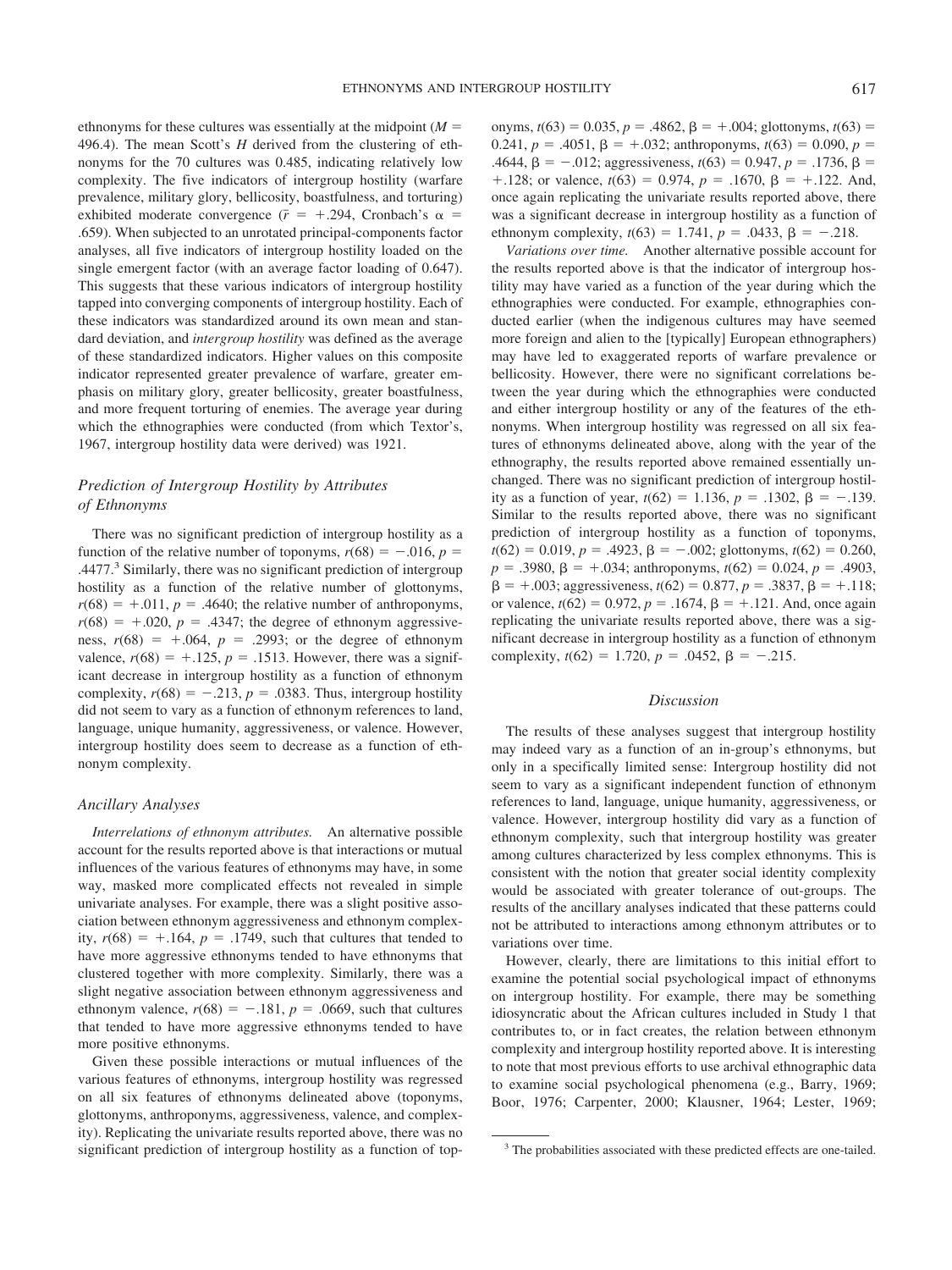Watson, 1973; Worchel, 1974) aggregate data from cultures across multiple continents in a single analysis. On the one hand, such analyses that aggregate ethnographic data from multiple continents carry the potential weakness of obscuring the potential influences of geography, climate, or colonial history of indigenous cultures, which may create spurious relations between the social psychological variables of interest. On the other hand, analyses (like those reported in Study 1) that focus on ethnographic data from a single continent may minimize the potential influences of geography, climate, or colonial history of indigenous cultures, while carrying the potential weakness of restricted sampling. For example, as indicated above, the mean Scott's *H* derived from the ethnonyms for the 70 African cultures included in Study 1 was  $M = 0.485$ , indicating relatively low ethnonym complexity, and, the average year during which the ethnographies were conducted was 1921. The relation between ethnonym complexity and intergroup hostility reported above may be unique to something about cultures characterized by relatively low ethnonym complexity, or to something about cultures for which the ethnographies were largely conducted during the 20th century.

Finally, it should be emphasized that Study 1 constitutes the first study of the potential social psychological impact of ethnonyms on intergroup hostility. Therefore, a second study was undertaken in an effort to confirm the unprecedented demonstration of the prediction of intergroup hostility by ethnonym complexity.

#### Study 2: Ethnonyms in North America

Similar to Study 1, archival ethnographic data were used to examine the potential social psychological impact of ethnonyms on intergroup hostility. Another effort was made to obtain a large sample of indigenous cultures for which a complete array of ethnonyms was available for each culture, and an array of indicators of intergroup hostility was ascertainable for each culture. Native American indigenous cultures were selected because they seemed optimally different in several key attributes (e.g., geography, climate, colonial history) from the African indigenous cultures examined in Study 1. Ethnonym complexity was once again used to predict the degree of intergroup hostility exhibited by these indigenous cultures.

#### *Method*

#### *Ethnonyms*

Two sources defined the database for the present effort. Data on in-group ethnonyms were derived from O'Leary and Levinson's (1995) *Encyclopedia of World Cultures: North America*. Specifically, this source clusters together all variant ethnonyms for a total of 147 Native American indigenous cultures. Data on intergroup hostility were once again derived from Textor's (1967) *A Cross-Cultural Summary*. Specifically, in the present context, Textor (1967) provided data relevant to intergroup hostility for 70 Native American cultures.

In order to operationalize ethnonym complexity, the meanings of all of the ethnonyms used for a given culture had to be determined. Ethnonym meanings were obtained from several sources, including basic sourcebooks on Native American cultures (e.g., Hoxie, 1996; Waldman, 1988), scholarly articles explicating Native American ethnonyms (e.g., Goddard, 1984; Kelley, 1990), and ethnographies of specific Native American cultures (e.g., Grinnell, 1889; Stefansson, 1913). Similar to Study 1, in order to include the meaning of an ethnonym in the present analysis, the ethnonym meaning had to be independently confirmed in at least two sources. Meanings were determined for all of the 199 ethnonyms for 39 cultures, rendering a final sample of 39 Native American indigenous cultures for which the meanings of all ethnonyms could be determined, and Textor (1967) provided indicators of intergroup hostility.<sup>4</sup>

#### *Ethnonym Complexity*

Similar to Study 1, all of the ethnonyms were categorized by two judges into the same discrete nonoverlapping categories used in Study 1, and the complexity of a group's ethnonyms was set equal to the resultant Scott's *H* statistic.

#### *Intergroup Hostility*

Similar to Study 1, Textor's (1967) compilation of warfare prevalence, military glory, bellicosity, boastfulness, and torturing of enemies (Textor, 1967) was used to gauge intergroup hostility (with a culture once again being assigned the value of  $+1$  if it had the more aggressive value,  $-1$  if it had the less aggressive value, and 0 if that culture was designated as being unascertained for a given indicator).

#### *Results*

#### *Characteristics of Ethnonyms and Intergroup Hostility*

Insofar as there were a total of 199 ethnonyms for these 39 cultures, this rendered on average of 5.10 ethnonyms per group. The mean Scott's *H* derived from the clustering of ethnonyms for the 39 cultures was 1.177, indicating somewhat higher complexity than that observed in Study 1. The five indicators of intergroup hostility (warfare prevalence, military glory, bellicosity, boastfulness, and torturing) once again exhibited moderate convergence  $(\bar{r} = +0.339,$  Cronbach's  $\alpha = 0.698$ ). When subjected to an unrotated principal-components factor analyses, all five indicators of intergroup hostility loaded on the single emergent factor (with an average factor loading of  $M = 0.667$ ). This suggests that these various indicators of intergroup hostility tapped into converging components of intergroup hostility. Each of these indicators was standardized around its own mean and standard deviation, and *intergroup hostility* was defined as the average of these standardized indicators. The average year during which the ethnographies were conducted (from which Textor's, 1967, intergroup hostility data were derived) was 1863.

<sup>4</sup> Note that Study 2 was based on 39, or 55.7%, of the 70 Native American cultures represented in Textor (1967). This is essentially identical to Study 1, which was based on 70, or 56.0%, of the 125 African cultures represented in Textor (1967).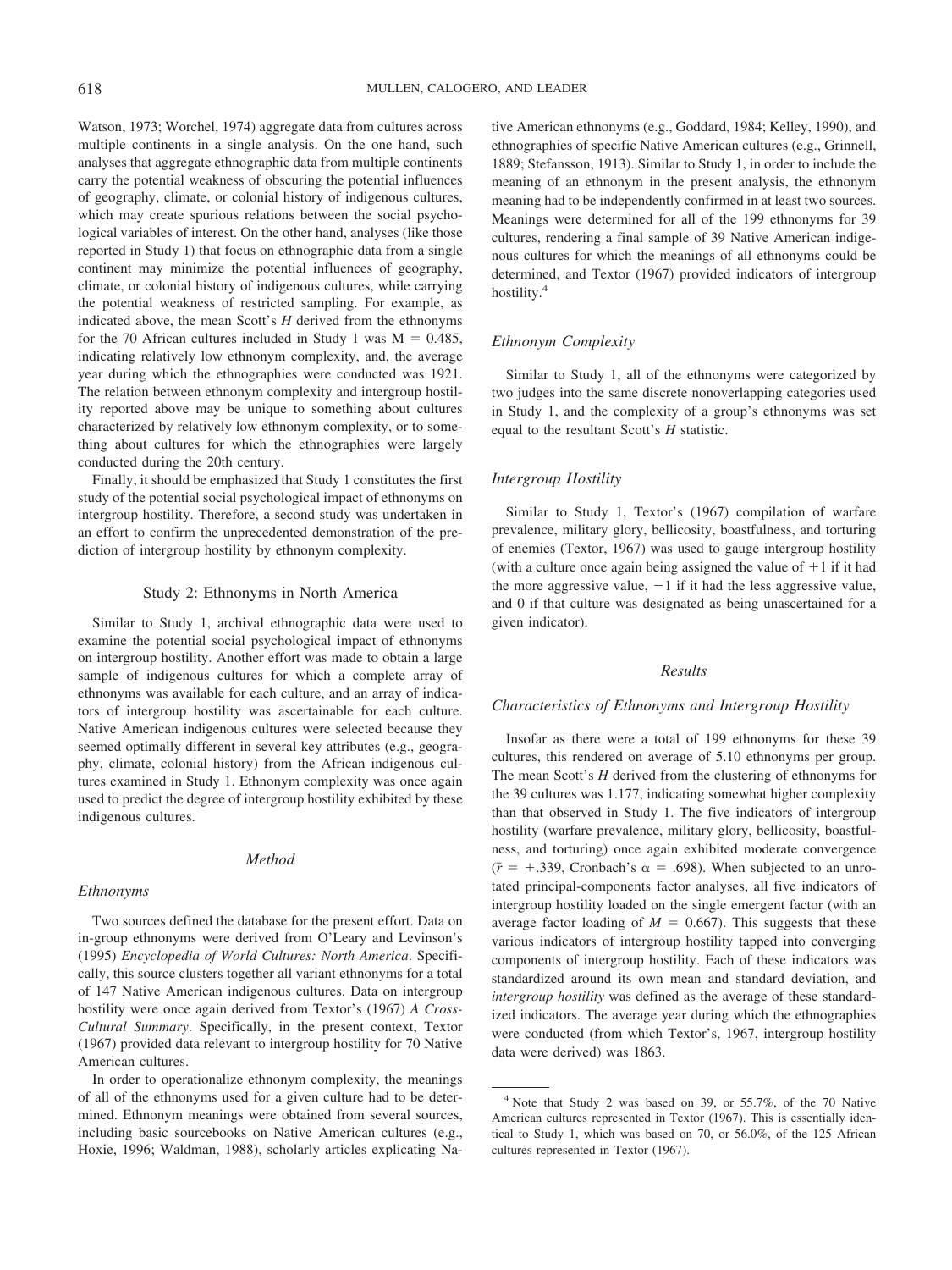#### *Prediction of Intergroup Hostility by Ethnonym Complexity*

Similar to Study 1, there was a significant decrease in intergroup hostility as a function of ethnonym complexity,  $r(37) = -.360$ ,  $p = .0122.^5$ 

#### *Ancillary Analyses: Variations Over Time*

Similar to Study 1, the indicator of intergroup hostility may have varied as a function of the year in which the ethnographies were conducted. However, there were no significant correlations between the year during which the ethnographies were conducted and either intergroup hostility or ethnonym complexity. When intergroup hostility was regressed on both ethnonym complexity and the year of the ethnography, the results reported above remained essentially unchanged. There was no significant prediction of intergroup hostility as a function of year ( $\beta$  =  $+ .054$ ,  $t(36) = 0.350$ ,  $p = .3641$ . And, once again similar to the results of Study 1 and the univariate results reported above, there was a significant decrease in intergroup hostility as a function of ethnonym complexity ( $\beta = -.357$ ),  $t(36) = 2.294$ ,  $p = .0139.^6$ 

#### *Discussion*

The results of Study 2 corroborate the patterns reported for Study 1. Once again, intergroup hostility did vary as a function of ethnonym complexity, such that intergroup hostility was greater among cultures characterized by less complex ethnonyms. This is consistent with the notion that greater social identity complexity would be associated with greater tolerance of out-groups. The results of the ancillary analyses indicated that this pattern could not be attributed to variations over time.

The convergence of results for ethnonym complexity across Studies 1 and 2 and across samples of indigenous cultures that vary considerably in the potential influences of geography, climate, or colonial history is encouraging. Moreover, the relation between ethnonym complexity and intergroup hostility reported in the African cultures included in Study 1 cannot be reasonably attributed to the relatively low ethnonym complexity of these cultures  $(M = 0.485)$  or the relatively recent ethnographies for these cultures ( $M = 1921$ ): The same relation between ethnonym complexity and intergroup hostility was obtained in the Native American cultures included in Study 2, which had relatively higher ethnonym complexity  $(M = 1.177)$  and relatively older ethnographies ( $M = 1863$ ). In other words, the relation between ethnonym complexity and intergroup hostility reported in both Study 1 and Study 2 does not seem to be unique to something about cultures characterized by relatively low (or relatively high) ethnonym complexity or to something about cultures for which the ethnographies tended to be conducted during the 20th century (or during the 19th century).

Nonetheless, there are still potential limitations to these two demonstrations of the relation between ethnonym complexity and intergroup hostility. Both Study 1 and Study 2 relied on data from indigenous cultures, which were relatively nonindustrial, nontechnological societies, largely based on subsistence economies. Moreover, as acknowledged in the introduction, the ethnonym terminology of many indigenous cultures may have crystallized in the context of colonialism (e.g., Barth, 1969; Larson, 1996). These aspects of the data analyzed in Studies 1 and 2 raise the possibility that the relation between ethnonym complexity and intergroup hostility may be characteristic of nonindustrial, subsistence economy, colonial-era indigenous cultures.

Another potential limitation of these two demonstrations of the relation between ethnonym complexity and intergroup hostility involves the operationalization of ethnonym complexity. The assumption underlying both Study 1 and Study 2 is that people who belong to a given culture accept and endorse all of their ethnonyms equally. On the one hand, this assumption seems incontrovertible for cultures whose ethnonyms are essentially one-dimensional. On the other hand, this assumption may be more problematic for cultures whose ethnonyms are multidimensional, particularly if some of the ethnonyms are unflattering.

For example, it does not seem problematic to assume that the people who belong to the Gure of Western Africa accept and endorse their ethnonym completely: Their ethnonym derives from the term that means "the men" or "the people," and there would not

<sup>6</sup> An alternative account for the consistent effects of ethnonym complexity involves the possible influence of variability in valence. That is, ethnonyms for a given culture that are rated extremely different in valence are probably semantically unrelated and would therefore end up in different semantic categories in the computation of Scott's *H*. And, it could be this variability in valence, rather than ethnonym complexity per se, that accounts for reduced intergroup hostility. Indeed, there was a significant positive association between the standard deviation of ethnonym valence for each culture and ethnonym complexity,  $r(68) = +0.359$ ,  $p = 0.00114$ , for Study 1, and,  $r(37) = +0.506$ ,  $p = 0.000509$ , for Study 2. However, contrary to this alternative account, intergroup hostility did not decrease as a function of the standard deviation of ethnonym valence for each culture. In Study 1, there was a significant increase in intergroup hostility as a function of the standard deviation of ethnonym valence, both when considered separately,  $r(68) = +0.231$ ,  $p = 0.0272$ , and when intergroup hostility was regressed on all seven features of ethnonyms (toponyms, glottonyms, anthroponyms, aggressiveness, valence, standard deviation of valence, and complexity),  $t(62) = 3.078$ ,  $p = .00155$ ,  $\beta = +.383$ . In Study 2, there was no association between intergroup hostility and the standard deviation of ethnonym valence, both when considered separately,  $r(37)$  =  $-.089, p = .2950$ , and when intergroup hostility was regressed on all seven features of ethnonyms,  $t(31) = 0.413$ ,  $p = .3411$ ,  $\beta = +.092$ . And, intergroup hostility was still significantly predicted by ethnonym complexity when intergroup hostility was regressed on all seven features of ethnonyms (toponyms, glottonyms, anthroponyms, aggressiveness, valence, standard deviation of valence, and complexity),  $t(62) = 2.807$ ,  $p =$ .003335,  $\beta$  = -.353, for Study 1, and,  $t(31)$  = 2.267,  $p$  = .0153,  $\beta$  = .437, for Study 2. Thus, the consistent effects of ethnonym complexity cannot be attributed to the influence of variability in valence. We thank an anonymous reviewer for suggesting this possibility.

<sup>&</sup>lt;sup>5</sup> It is important to note that the other five attributes of ethnonyms examined in Study 1 (ethnonym references to land, language, unique humanity, aggressiveness, and valence) were derived, in precisely the same way, for the 39 Native American indigenous cultures examined in Study 2. All of the analyses reported for Study 1 were conducted with the data for Study 2, with precisely the same results: In both the zero-order correlation analyses and in the multiple regression analyses, the only ethnonym attribute to demonstrate any significant prediction of intergroup hostility was ethnonym complexity. These additional analyses are available from Rachel M. Calogero upon request.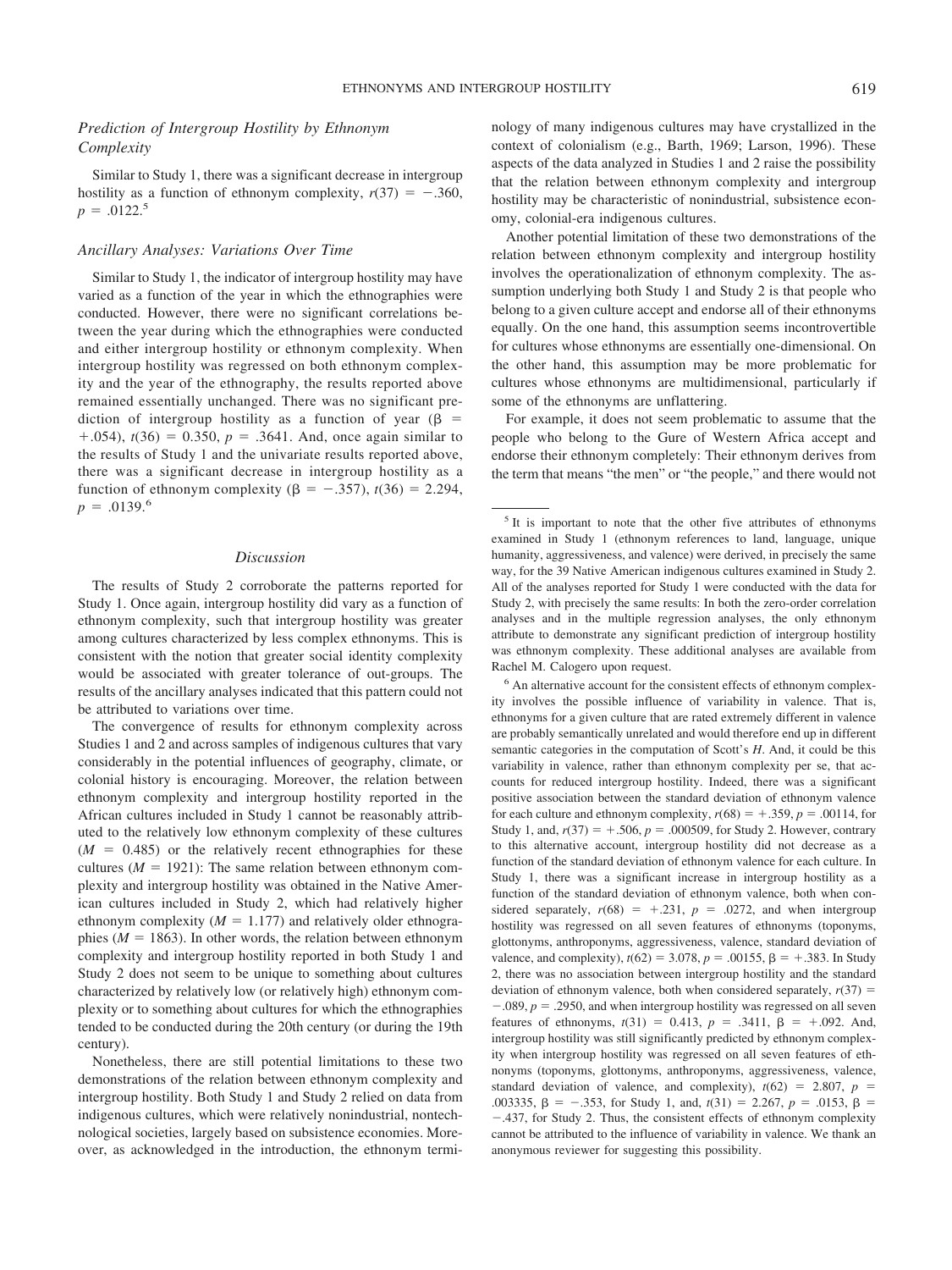seem to be anything problematic about members of this culture embracing this particular ethnonym. However, it may be more problematic to assume that the people who belong to the Okiek of Eastern Africa accept and endorse two of their ethnonyms equally: As mentioned above, one of their ethnonyms, *Okiek*, derives from the word that people in this culture use to refer to their language; however, one of their ethnonyms, *Dorobo*, is also a term used by a neighboring culture to identify "poor people who cannot afford cattle." Although both of these terms are recognized as ethnonyms for this culture, it is entirely plausible that members of this culture may be more inclined to embrace the former ethnonym and less inclined to embrace the latter ethnonym.

This possibility of differential endorsement of an in-group's ethnonyms may not explain the results obtained in Studies 1 and 2, but it does highlight a degree of "texture" in the notion of ethnonym complexity: If an in-group has several different known ethnonyms, and each of those ethnonyms are endorsed equally by in-group members, then this in-group may be considered to have relatively high ethnonym complexity. However, even if an ingroup has several different known ethnonyms, if most of the in-group members endorse one or two of those ethnonyms, then this in-group may be considered to have relatively low ethnonym complexity.

Thus, the reliance on ethnographic data in Studies 1 and 2 leaves open the possibility that the relation between ethnonym complexity and intergroup hostility may only exist in nonindustrial, colonial-era indigenous cultures. And, the tabulations of ethnonyms for the indigenous cultures analyzed in Studies 1 and 2 cannot take into account the degree of in-group members' endorsements of the ethnonyms in operationalizing ethnonym complexity. Therefore, a third study was undertaken in an effort to examine the prediction of intergroup hostility by ethnonym complexity in a completely different cultural context, with an alternative approach to operationalizing ethnonym complexity.

#### Study 3: Ethnonyms of African Americans in the United States

An effort was made to gauge variations in ethnonym complexity for African Americans for a recent period in the history of the United States. African American preferences for ethnonyms seem particularly well suited to examine the reasoning developed above: A considerable amount of fluctuation in African American ethnonyms was evident in the latter half of the 20th century (e.g., Fairchild, 1985; Neal, 2001; T. W. Smith, 1992). This fluctuation has been characterized as a shift away from the use of ethnonyms like *Colored* and *Negro* and toward the use of the term *Black* and then toward the use of the term *African American* (Baugh, 1991). More than with any other ethnic group in recent American history, these fluctations in ethnonym preference have been documented in public opinion polls (e.g., T. W. Smith, 1992), a practice that should facilitate the operationalization of ethnonym complexity.

Archival crime report data were used to gauge intergroup hostility. During this same period in recent American history, interracial ("Black-on-White")<sup>7</sup> homicides have been used as an indicator of intergroup hostility in criminological research (e.g., Messner & Rosenfeld, 1993). It is recognized that the interpretation of interracial homicides as an indicator of intergroup hostility is not without its critics (e.g., Walker, Spohn, & DeLone, 2004). However, minority group criminal behavior has often been interpreted as a reaction to unfulfilled expectations of justice and equity. The use of Black-on-White homicides as an indicator of intergroup hostility is consistent with Jacobs and Wood's (1999) statement that "It is difficult to believe that the animosities created by economic and political struggles between Blacks and Whites do not explain at least some of the variation in interracial homicides" (p. 158).

Accordingly, ethnonym complexity (gauged in terms of the results of public opinion polls regarding African American preferences for ethnonyms) was used to predict the degree of intergroup hostility (gauged in terms of interracial homicides).

#### *Method*

#### *Ethnonyms*

Two sources defined the database for the present effort. First, data on ethnonyms were derived from the survey data compiled by T. W. Smith's (1992) Changing Racial Labels and Lexis-Nexis Academic. These survey data represented the percentage of African American respondents in the United States between 1969 and 2001 who endorsed a preference for each of several different ethnonyms (*Colored*, *Negro*, *Afro-American*, *Black*, and/or *African American*). Second, data on intergroup hostility were derived from the U.S. Department of Justice (2001) FBI Supplementary Homicide Reports, 1976–2000. Specifically, this source tabulates and reports the numbers of homicides by racial composition (Black or White) of both victims and offenders. From these sources, indicators of ethnonym complexity and intergroup hostility were derived for each of the 25 years from 1976 to 2000.<sup>8</sup>

#### *Ethnonym Complexity*

The complexity of ethnonyms for African Americans was derived for each year from African American respondents' endorsements of a preference for each of several different ethnonyms in the polling data. Specifically, the percentage of African American survey respondents endorsing a preference for each ethnonym was plotted as a function of the precise (Julian calendar) date of the completion of the survey, and a distance-weighted least squares function was fit for each array of ethnonym preferences (see the top panel in Figure 1). Then, in order to obtain estimates of the annual prevalence of African American preferences for each ethnonym, the point along the distance-weighted least squares function corresponding to De-

<sup>&</sup>lt;sup>7</sup> "Black-on-White," "Black-on-Black," and so on is the terminological convention used in the U.S. Department of Justice crime report statistics.

<sup>8</sup> Specifically, as cited in T. W. Smith (1992), the survey data represented responses to polls conducted by Gallup (1969), Roper (1974), Survey Research Center (1979–1980), General Social Survey (1982), *New York Times* (1989), ABC/*Washington Post* (1989), NBC/*Wall Street Journal* (1990), and Gallup (1991). Additional survey data obtained from LexisNexis Academic presented responses to polls conducted by NBC/ *Wall Street Journal* (1993), NBC/ *Wall Street Journal* (1994), CNN/ *USA Today* (1994), NBC/ *Wall Street Journal* (1997), and Gallup (2001).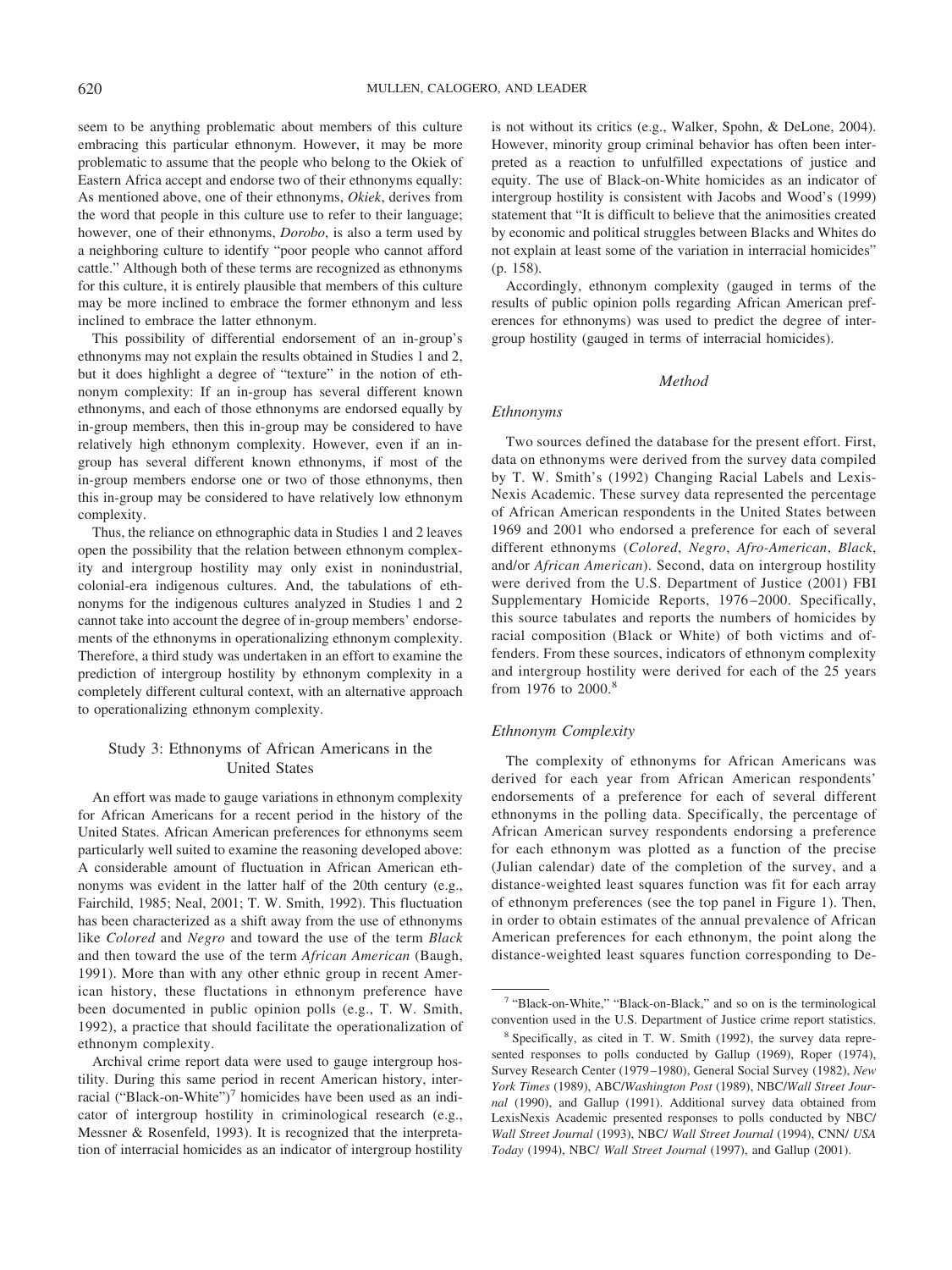cember 31 for each year between 1969 and 2000 was determined for each array of ethnonym preferences (see Figure 1b). The date of December 31 was selected so the ethnonym complexity indicator would span a 12-month period (just like the intergroup hostility indicator; see below). The complexity of ethnonyms for African Americans for each year was then set equal to the Scott's *H* statistic, derived from these interpolated ethnonym preferences for each year. For example, on the one hand, for 1970, the resultant distribution of endorsements of ethnonyms was 22.5% for *Colored*, 30.2% for *Negro*, 8.9% for *Afro-American*, and 32.7% for *Black* (there were no endorsements interpolated for *African American* at this time). This renders a Scott's *H* of 1.871 for 1970, indicating relatively high complexity. On the other hand, for 1989, the resultant distribution of endorsements of ethnonyms was 18.3% for *African American* and 45.6% for *Black* (there were no endorsements interpolated for *Colored*, *Negro*, or *Afro-American* at this time). This renders a Scott's *H* of 0.864 for 1989, indicating relatively low complexity.<sup>9</sup>

#### *Intergroup Hostility*

The degree of intergroup hostility was derived from data reported in the FBI Supplementary Homicide Reports, 1976–2000 (U. S. Department of Justice, 2001). Specifically, the number of Black-on-White homicides for each year from 1976 to 2000 was selected as the indicator of intergroup hostility on the part of African Americans. It should be noted that most homicides were not interracial: For example, for this time period, 85.9% of homicides committed by Black perpetrators involved Black victims.<sup>10</sup>

#### *Results*

#### *Characteristics of Ethnonyms and Intergroup Hostility*

The mean Scott's *H* derived from the clustering of ethnonyms for the 25 years under consideration in this effort was 1.068. This represents a level of complexity that is between that obtained for the African indigenous cultures examined in Study 1 and that obtained for the Native American indigenous cultures examined in Study 2. The mean level of intergroup hostility was 1,000.9, indicating that over this time period, there were, on average, approximately 1,000 Black-on-White homicides per year.

#### *Prediction of Intergroup Hostility by Ethnonym Complexity*

The top panel of Figure 2 portrays the variations in intergroup hostility and ethnonym complexity over this time period, and the bottom panel of Figure 2 illustrates the covariation of intergroup hostility and ethnonym complexity. There was a significant decrease in intergroup hostility as a function of ethnonym complexity,  $r(23) = -.460$ ,  $p = .0104$ . Thus, Black-on-White homicides decreased as a function of ethnonym complexity.

#### *Ancillary Analyses*

*Contributions of specific ethnonyms.* An alternative account for the prediction of intergroup hostility as a function of ethnonym complexity is that this pattern basically results from the variations in the preference for some specific ethnonym. Indeed, the Scott's *H* statistic gauging complexity evidenced strong correlations with preferences for the specific ethnonyms. For example, the correlation between ethnonym complexity and *African American* was  $r(23) = -.841$ ,  $p = 7.86E-8$ , and the correlation between ethnonym complexity and *Colored* was  $r(23) = +0.897$ ,  $p = 8.73E$ 10. These covariations are almost tautological: In the historical context covered by these analyses, the complexity of ethnonyms for African Americans decreased as popular usage shifted away from terms like *Colored* and *Negro* and toward *African American*. Moreover, these historical shifts converge to make the data for the preferences for these various ethnonyms also tautologically colinear. For example, the correlation between *African American* and *Colored* was  $r(23) = -.910$ ,  $p = 2.18E-10$ .

This high degree of collinearity makes it impossible to perform a meaningful regression of intergroup hostility on ethnonym complexity and all of the ethnonym preferences. However, in an effort to determine whether the prediction of intergroup hostility as a function of ethnonym complexity is because of the variations in the preference for some specific ethnonym, a series of (nonindependent) regressions were conducted, in which intergroup hostility was regressed on ethnonym complexity and each one of the ethnonym preferences. Note that the estimates of the standard deviations for these data are biased because of nonindependence (and therefore, inferential statistics for these data using these biased standard deviations are also biased; see Diaconis, 1985). However, ordinary least squares estimates of regression parame-

<sup>&</sup>lt;sup>9</sup> An effort was made to check whether this method of interpolating ethnonym preferences rendered distorted indicators of ethnonym complexity. Specifically, for the 10 years during which actual survey results were obtained, the Scott's *H* statistic derived from the actual ethnonym preferences reported in the surveys were regressed on the Scott's *H* statistic derived from these interpolated ethnonym preferences. Results of this analysis revealed that the Scott's *H* statistic derived from these interpolations nearly perfectly reproduced the Scott's *H* statistic derived from the actual survey results,  $t(8) = 12.152$ ,  $p = 1.22E-6$ ,  $\beta = +0.974$ . Most of the slight variance between the actual Scott's *H* values and the interpolated Scott's *H* values seems to be because the data from the opinion polls varied across the calendar year, whereas the interpolated data were derived from December 31 of each year.

<sup>&</sup>lt;sup>10</sup> Note that the present effort is directed toward determining the extent to which attributes of an in-group's ethnonyms predicts intergroup hostility. In Studies 1 and 2, we examined the association between the complexity of ethnonyms of indigeneous cultures and the extent to which those cultures engaged in intergroup hostility. In Study 3, we examined the association between the complexity of ethnonyms of African Americans and the extent to which African Americans engaged in intergroup hostility. Hypothetically, one could also examine the association between the complexity of ethnonyms of European Americans and the extent to which European Americans engaged in intergroup hostility. Unfortunately, to date, there has not been a comparable corpus of opinion poll data that could be similarly used to gauge ethnonym complexity for European Americans. For example, we have been unable to locate any surveys posing the question: Which term do you like the most? White? Or, European American? Therefore, the focus of Study 3 was on the prediction of Black-on-White homicides by ethnonym complexity for African Americans rather than on the prediction of White-on-Black homicides by ethnonym complexity for European Americans.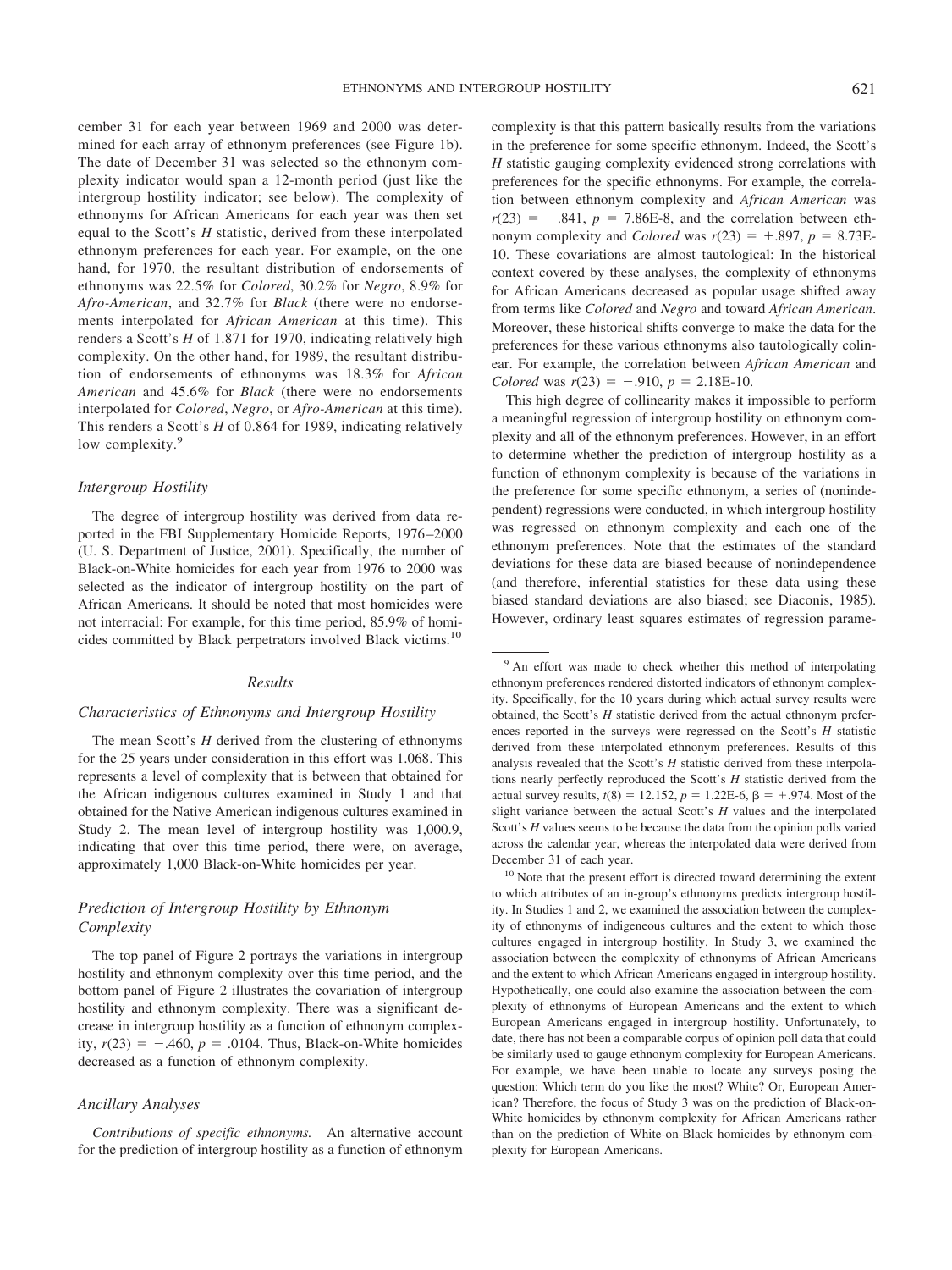

*Figure 1.* Ethnonym preferences among African Americans used to derive ethnonym complexity. The top panel represents ethnonym preferences reported in polls. The bottom panel represents interpolated annual ethnonym preferences. Amer. = American.

ters like the slope are not biased. So, the obvious nonindependence of these regressions suggests that researchers use caution in interpreting the inferential probabilities derived from these analyses, but the relative magnitudes of the slopes can still be informative of the relative contribution of ethnonym complexity to intergroup hostility.

When intergroup hostility was regressed on ethnonym complexity and the preference for each of the ethnonyms, intergroup hostility consistently decreased as a function of ethnonym complexity but not as a function of ethnonym preference. For *African American*, preference rendered a nonsignificant  $\beta = -.170$ ,  $t(22) = 0.489$ ,  $p = .3149$ , and complexity rendered a significant  $\beta$  = -.603, *t*(22) = 1.730, *p* = .0488. For *Black*, preference

rendered a nonsignificant  $\beta = +0.228$ ,  $t(22) = 0.761$ ,  $p = 0.2274$ , and complexity rendered a significant  $\beta = -.638$ ,  $t(22) = 2.128$ ,  $p = .0224$ . For *Negro*, preference rendered a nonsignificant  $\beta$  =  $+ .322, t(22) = 0.765, p = .2262, and complexity rendered a$ significant  $\beta = -.748$ ,  $t(22) = 1.776$ ,  $p = .0448$ . For *Colored*, preference rendered a nonsignificant  $\beta = +0.383$ ,  $t(22) = 0.911$ ,  $p = .1861$ , and complexity rendered a significant  $\beta = -.804$ ,  $t(22) = 1.909$ ,  $p = .0347$ . For *Afro-American*, preference rendered a nonsignificant  $\beta = +0.523$ ,  $t(22) = 0.967$ ,  $p = 0.1719$ , and complexity rendered a significant  $\beta = -.951$ ,  $t(22) = 1.759$ ,  $p =$ .0463. These results suggest that it was ethnonym complexity, per se, and not the use of any single ethnonym, which predicts intergroup hostility.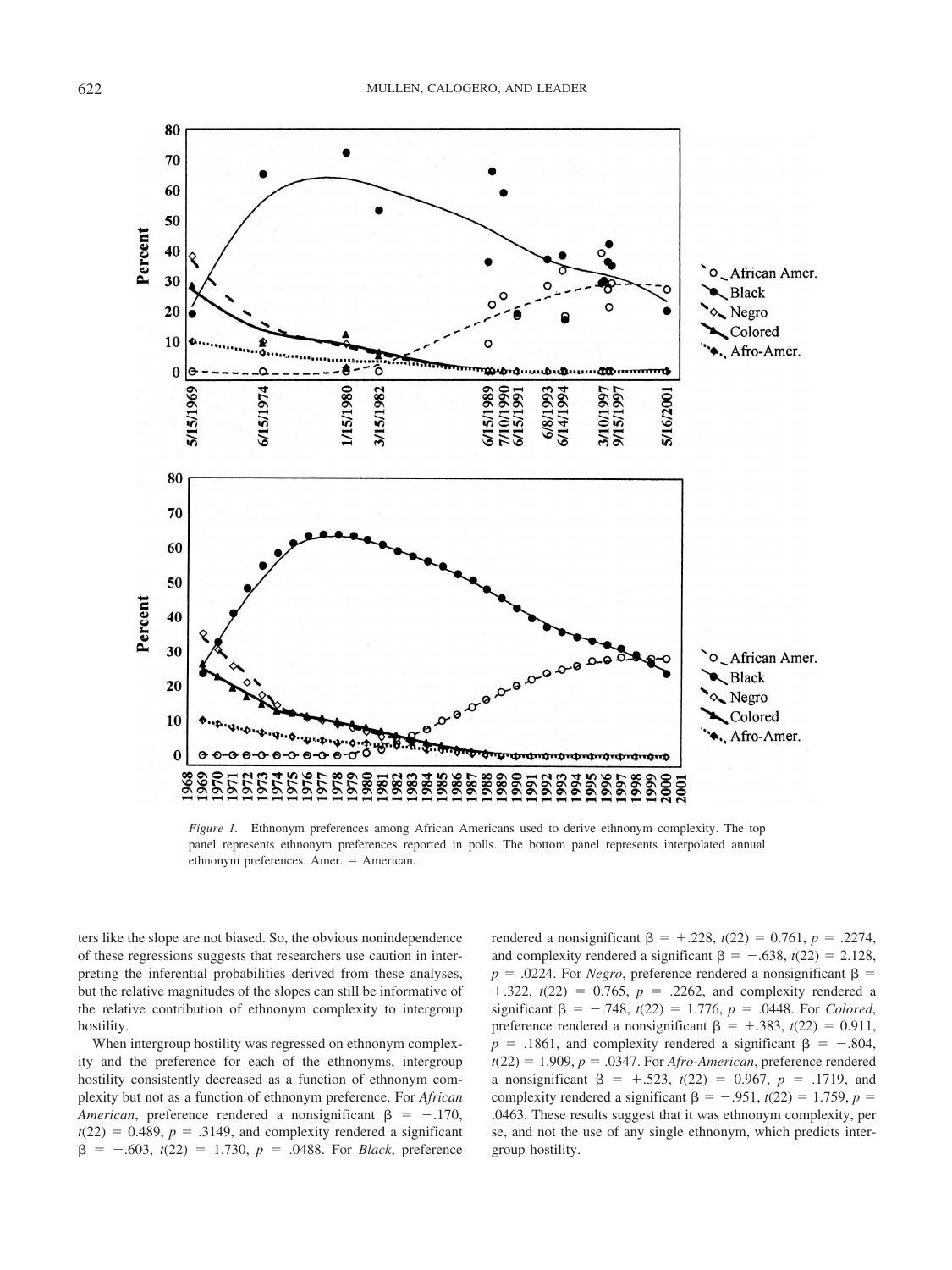

*Figure 2.* Interracial homicide (solid circles) and ethnonym complexity (open circles). The top panel represents ethnonym complexity and interracial homicides over time. The bottom panel represents interracial homicides as a function of ethnonym complexity.

*Variations over time.* Similar to Studies 1 and 2 above, an alternative possible account for the results reported above is that the indicator of intergroup hostility may have varied as a function of the year during which the homicide data were collected. Indeed, there was a slight tendency for Black-on-White homicides to increase over this 25-year period,  $r(23) = +0.237$ ,  $p = 0.1270$ . In addition, ethnonym complexity decreased over this 25-year period,  $r(23) = -.799$ ,  $p = 8.85E-7$  (this represents the gradual elimination of *Colored*, *Negro*, and *Afro-American* across this time period). However, when intergroup hostility was regressed on both ethnonym complexity and year, the results reported above remained essentially unchanged. There was no significant independent prediction of intergroup hostility as a function of year ( $\beta$  =  $-0.362$ ,  $t(22) = 1.185$ ,  $p = 0.1244$ . Similar to the results reported above, there was a significant decrease in intergroup hostility as a

function of ethnonym complexity ( $\beta = -.749$ ), *t*(22) = 2.451, *p* = .0113.

*Effects of economic disparities.* Another alternative possible account for the results reported above is suggested by other research in which interracial homicide has been studied as an indicator of intergroup conflict. As indicated above, some researchers (e.g., Jacobs & Wood, 1999; Messner & Rosenfeld, 1993) have suggested that at least some of the variation in interracial homicides reflects a response to animosities created by economic struggles between African Americans and European Americans (however, see also Green, Glaser, & Rich, 1998). Recent evidence suggests that economic disparities seem to exert an exacerbating effect on African American interracial homicides but not on European American interracial homicides (e.g., Parker & McCall, 1999).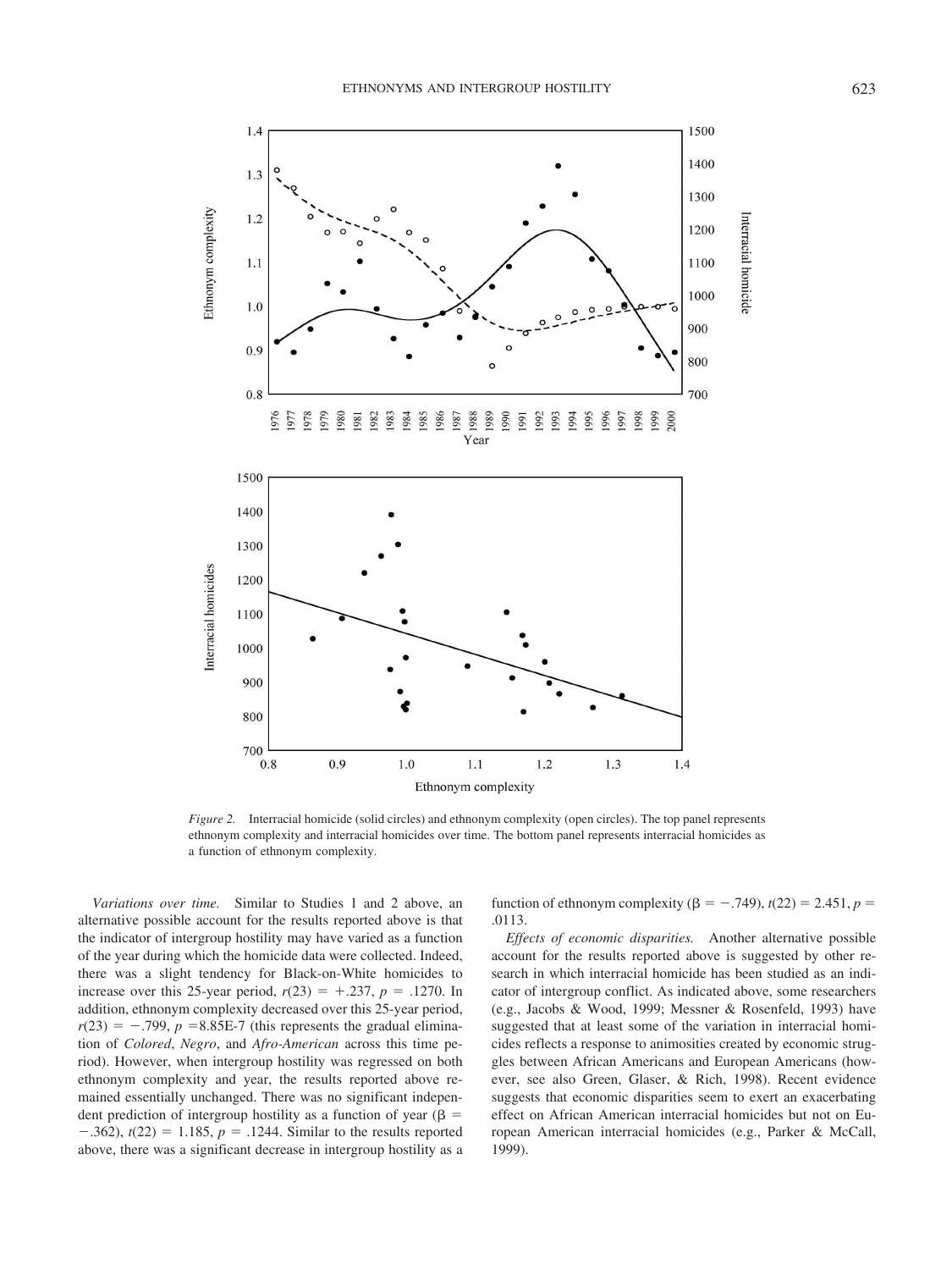Given this possible influence of economic factors on African American interracial homicides, intergroup hostility was regressed on both ethnonym complexity and economic disparity. As an indicator of economic disparity, the average difference between income in European American households and income in African American households was obtained from U.S. Census data. Specifically, for each year between 1976 and 2000, the upper limit of the lowest, second, third, and fourth "fifth" of households (expressed as 2001 Consumer Price Index adjusted dollars) was obtained, both for European American households and for African American households, $11$  and economic disparity was operationalized as the arithmetic difference between these two average incomes. On average, European American households had incomes that were \$15,986 higher than African American households. There was a small positive correlation between economic disparity and intergroup hostility,  $r(23) = +0.105$ ,  $p = 0.3087$ , indicating a small tendency for Black-on-White homicides to increase as a function of economic disparities. When intergroup hostility was regressed on both ethnonym complexity and economic disparity, intergroup hostility was shown to exhibit a slight decrease as a function of economic disparity ( $\beta = -.296$ ),  $t(22) = 1.268$ ,  $p =$ .1091. Once again replicating the univariate results reported above, there was a significant decrease in intergroup hostility as a function of ethnonym complexity ( $\beta = -.644$ ),  $t(22) = 2.756$ ,  $p =$ .00553.12,13

#### *Discussion*

The results of these analyses lend further support to the idea that intergroup hostility may decrease as a function of ethnonym complexity. The fact that these results obtained with relatively recent data for African Americans suggests that the patterns reported in Studies 1 and 2 above cannot be easily dismissed as being restricted to nonindustrial, subsistence economy, colonial-era indigenous cultures. The results of the ancillary analyses indicated that these patterns could not be attributed to preferences for any specific ethnonym, variations over time, or to intergroup economic disparities.

It should be emphasized that the results of Study 3 were obtained with a very different operationalization of ethnonym complexity. We operationalized complexity in Studies 1 and 2 using Scott's *H* to gauge the semantic categorical clustering of all known ethnonyms for each in-group, regardless of in-group members' acceptance of those terms. The assumption underlying both Study 1 and Study 2 is that people who belong to a given culture accept all of their ethnonyms equally. By contrast, we operationalized complexity in Study 3 using Scott's *H* to gauge the clustering of in-group members' endorsements of ethnonyms for the in-group. Study 3 allowed for the possibility that people who belong to a given culture may exhibit differential endorsement of all of their ethnonyms.

As indicated above, this possibility of differential ethnonym endorsement highlights a slightly more sophisticated view of ethnonym complexity. On the one hand, if an in-group has several different known ethnonyms, and each of those ethnonyms is preferred equally by in-group members, then this in-group may be considered to have relatively high ethnonym complexity. Referring to Figure 1, this characterization applies to African Americans circa 1970, during which time relatively similar rates of endorsement of four ethnonyms rendered relatively high ethnonym complexity (resultant Scott's  $H = 1.871$ ). On the other hand, even if an in-group has several different known ethnonyms, if most of the in-group members prefer only one or two of those ethnonyms, then this in-group may be considered to have relatively low ethnonym complexity. Once again, referring to Figure 1, this characterization applies to African Americans circa 1989, during which time the concentration of endorsements into one of two ethnonyms rendered relatively low ethnonym complexity (resultant Scott's *H* 0.864). These patterns may be interpreted as representing varying degrees of "heterogeneity" or "diversity" in the African American community. However, unlike any previous social psychological considerations of heterogeneity or diversity, in the present context, these patterns capture varying degrees in the complexity with which an in-group refers to itself in ethnonyms.

#### General Discussion

The introduction raised the following possibility: If ethnophaulisms are collective representations that stand as symbols of out-groups (Carter, 1944; Mullen, 2004), then ethnonyms may be collective representations that stand as symbols of the in-group (Alexandre, 1983; Levin & Potapov, 1964). The results of the three studies reported above provide the first social psychological evidence in support of Larson's (1996) observation that "identity names such as ethnonyms possess phenomenal power" (p. 545).

The results of these three studies converge to support the premise that intergroup hostility may vary as a function of an in-group's ethnonyms, but apparently in a specifically limited sense: Intergroup hostility did not seem to vary as an independent function of ethnonym references to land, language, unique humanity, aggressiveness, or negativity. However, intergroup hostility did vary as an independent function of ethnonym complexity, such that intergroup hostility was greater among cultures characterized by less complex ethnonyms. Combining the significant inverse correlation between ethnonym complexity and intergroup hostility

<sup>12</sup> With only 25 datapoints for ethnonym complexity and intergroup hostility, it was not reasonable to use more sophisticated time series analytic techniques like autoregressive integrated moving average, which generally require at least 50 datapoints (McLeary & Hay, 1980). It should be noted that the analyses reported here were replicated using the number of Black-on-White homicides divided by the sum of Black-on-White homicides and Black-on-Black homicides. In these ancillary analyses, the results reported above were reproduced, or strengthened. For example, the significant decrease in intergroup hostility as a function of ethnonym complexity increased from the  $r(23) = -.460$ ,  $p = .0104$  reported above to a stronger  $r(23) = -.632$ ,  $p = .000353$ .

<sup>13</sup> Conspicuous by its absence in this discussion is the term *nigger*. This term has served as an ethnophaulism for African Americans but has evolved into an ethnonym for some African Americans (representing what Biebuyck et al., 1996, referred to as an heteroethnonym; see also Allen, 1983). As elucidated by Kennedy (2002), "The use of 'nigger' by black [sic] rappers and comedians has given the term a new currency and enhanced cachet" (p. 45). There is no polling data, to date, on the prevalence of preferences for this term as an ethnonym for African Americans. Anecdotal discussions (such as those provided by Allen, 1983 and Kennedy, 2002) suggest that its use as an ethnonym is restricted to use by in-group members.

<sup>&</sup>lt;sup>11</sup> The U.S. Census data were obtained from http://www.census.gov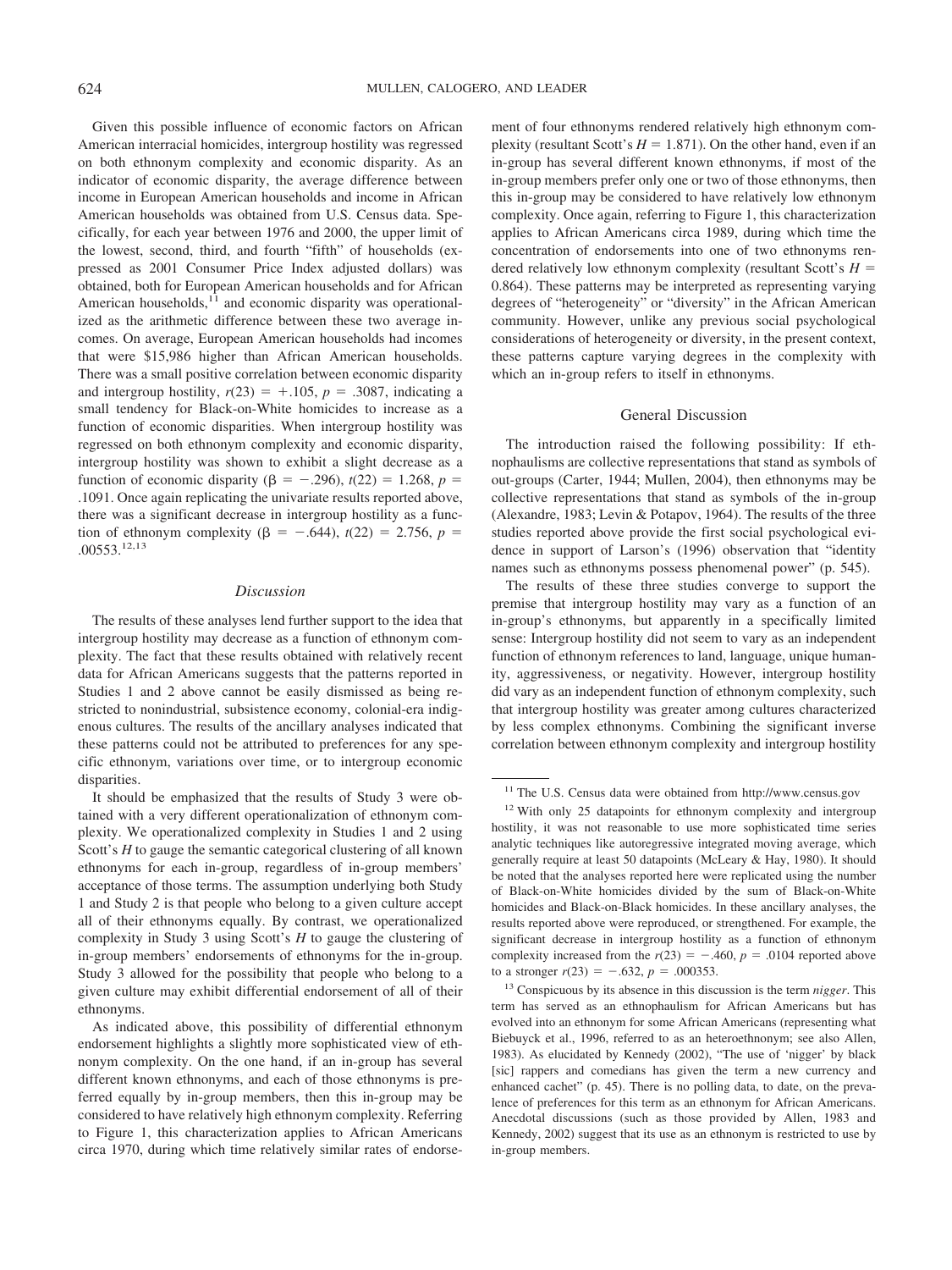obtained from each of these three studies renders a moderate,  $\bar{r}$  =  $-0.305$  and a highly significant  $Z = 3.211$ ,  $p = 0.00662$  effect. The results of ancillary analyses indicated that these patterns could not be attributed to other particular attributes of ethnonyms (see Studies 1 and 2), preferences for any specific ethnonym (see Study 3), variations over time (see Studies 1, 2, and 3), or intergroup economic disparities (see Study 3). And, the fact that the predicted effect of ethnonym complexity occurred in Study 3 for African Americans in the latter part of the 20th century indicates that the relation between ethnonym complexity and intergroup hostility does not exist only in nonindustrial, colonial-era indigenous cultures.<sup>14</sup>

Three aspects of these results should be examined. First, the causal direction of these associations between features of ethnonyms and intergroup hostility needs to be considered. Second, the implications of these results for theoretical approaches to intergroup behavior are explored. Finally, new directions for research are suggested by the results of these studies.

#### *Causal Direction*

One aspect of the present effort bears careful consideration, and that is the issue of causal direction. In other words, in the foregoing analyses, it has been assumed that the nature of the in-group's ethnonyms led to intergroup hostility. An alternative account for the results presented above is that intergroup hostility led to changes in the ethnonyms used by the in-group. However, the ethnonym features for which this possibility of reversed causality may make the most sense (i.e., toponyms, glottonyms, anthroponyms, more aggressive ethnonyms, or more negative ethnonyms) were not the ethnonym features that consistently exhibited significant prediction of intergroup hostility. In other words, consider the premise that we do not know what we believe about our in-group, but our fighting to protect our territory (or language, etc.) leads us to believe that our in-group really is defined in terms of its territory (or language, etc.), and we now refer to our in-group with ethnonyms that reflect this belief. The point is that ethnonyms referring to territory (or language, etc.) in fact did not predict intergroup conflict, and therefore this reversed causality line of reasoning would be applied to explain results that did not occur.

Consider the fact that it was ethnonym complexity, and not toponyms, glottonyms, anthroponyms, more aggressive ethnonyms, or more negative ethnonyms (and, not number of ethnonyms; see Footnote 14), that was consistently associated with intergroup hostility. The reversed causal direction suggests a rather implausible sequence of events in ethnonym development: Specifically, this line of reasoning would require that all groups start out with a complex array of a certain number of discrete ethnonyms. Then, those in-groups that suffer increased levels of intergroup conflict would then slough off some of those discrete ethnonyms and generate new ethnonyms that converge in meaning toward some kernel or core of in-group names, ending with a simpler array of ethnonyms while keeping constant the number of ethnonyms (see Footnote 14). This implausible sequence of events in ethnonym development is inconsistent with everything that researchers know about the exegesis of ethnonyms in indigenous cultures (Alexandre, 1983; Biebuyck et al., 1996; Kobozeva, 2002; Proschan, 1997).

Moreover, this implausible sequence of events in ethnonym development is completely inconsistent with the highly scrutinized shifts in African American ethnonyms examined in Study 3 (e.g., Baugh, 1991; Fairchild, 1985; Neal, 2001; T. W. Smith, 1992). Indeed, consider the now-famous impassioned 1988 speech by Reverend Jesse Jackson, wherein he proclaimed,

Just as we were called Colored, but were not that, and then we were called Negro, but not that, to be called Black is just as baseless. Every ethnic group in this country has reference to some cultural base. African Americans have hit that level of maturity. (Baugh, 1991, p. 133)

It remains a matter of some dispute as to whether this speech precipitated (e.g., Freund, 1989) or merely summarized and articulated (Baugh, 1991) the shift toward *African American* in African American ethnonyms. Regardless, this shift toward *African American*, just like the prior shifts toward *Black* and *Negro*, is interpretable in large part as an intentional, strategic effort to enhance the in-group's sense of pride and dignity (see Neal, 2001; T. W. Smith, 1992), and not a "sloughing off" of unnecessarily complex ethnonyms in response to the incidence of Black-on-White homicides (i.e., the indicator of intergroup conflict used in Study 3). It is no small irony that Reverend Jesse Jackson's 1988 speech, intended to enhance the in-group's sense of pride and dignity, may have inadvertently contributed to the simplification of the ingroup's ethnonyms, apparently with deleterious effects for intergroup hostility (see Study 3). In any event, it is implausible that the patterns reported in Study 3 can be dismissed as a shift toward *African American* in response to Black-on-White homicides. And,

<sup>14</sup> One perfunctory concern with the use of Scott's *H* statistic is the possible confound with the number of exemplars. In the present context, the number of ethnonyms would be expected to be confounded with ethnonym complexity: If an in-group has only one ethnonym, then the Scott's *H* is restricted to its lower limit of zero; higher values of Scott's *H* are only possible with greater numbers of ethnonyms. In fact, across the three studies reported here, ethnonym complexity, as gauged by Scott's*H*, was significantly correlated with the number of ethnonyms ( $\bar{r} = +0.514$ ,  $Z = 6.019$ ,  $p = 1.12E-9$ ). Certainly, an in-group that has several ethnonyms would still seem to have greater ethnonym complexity (albeit, in a cruder, more "blunt instrument" fashion) than an in-group that has only one ethnonym. However, across the three studies reported here, the number of ethnonyms renders a weak and nonsignificant prediction of intergroup hostility  $(\bar{r} = -.124, Z = 1.224, p = .1106)$ . This is substantially weaker than the prediction of intergroup hostility by ethnonym complexity reported above  $(\bar{r} = -.289)$ . Alternatively, across the three studies reported here, after partialing out the variability resulting from the number of ethnonyms, ethnonym complexity still renders a moderate and significant independent prediction of intergroup hostility ( $\beta$  = -.293, *Z* = 2.769, *p* = .00281). Finally, the prediction of intergroup hostility by ethnonym complexity was examined separately within each number of ethnonyms within each study. In other words, the prediction of intergroup hostility by ethnonym complexity was examined separately for groups that had only two ethnonyms, for groups that had only three ethnonyms, and so on. This approach allows the determination of the complexity–hostility effect while holding constant the number of ethnonyms. The combined results of this "casement display" (Chambers, Cleveland, Kleiner, & Tukey, 1983) was still a moderate ( $\bar{r}$  = -.353), significant (*Z* = 2.143, *p* = .0161) prediction of intergroup hostility by ethnonym complexity. Therefore, the prediction of intergroup hostility by ethnonym complexity does not seem to be an artifact of a more fundamental effect of number of ethnonyms.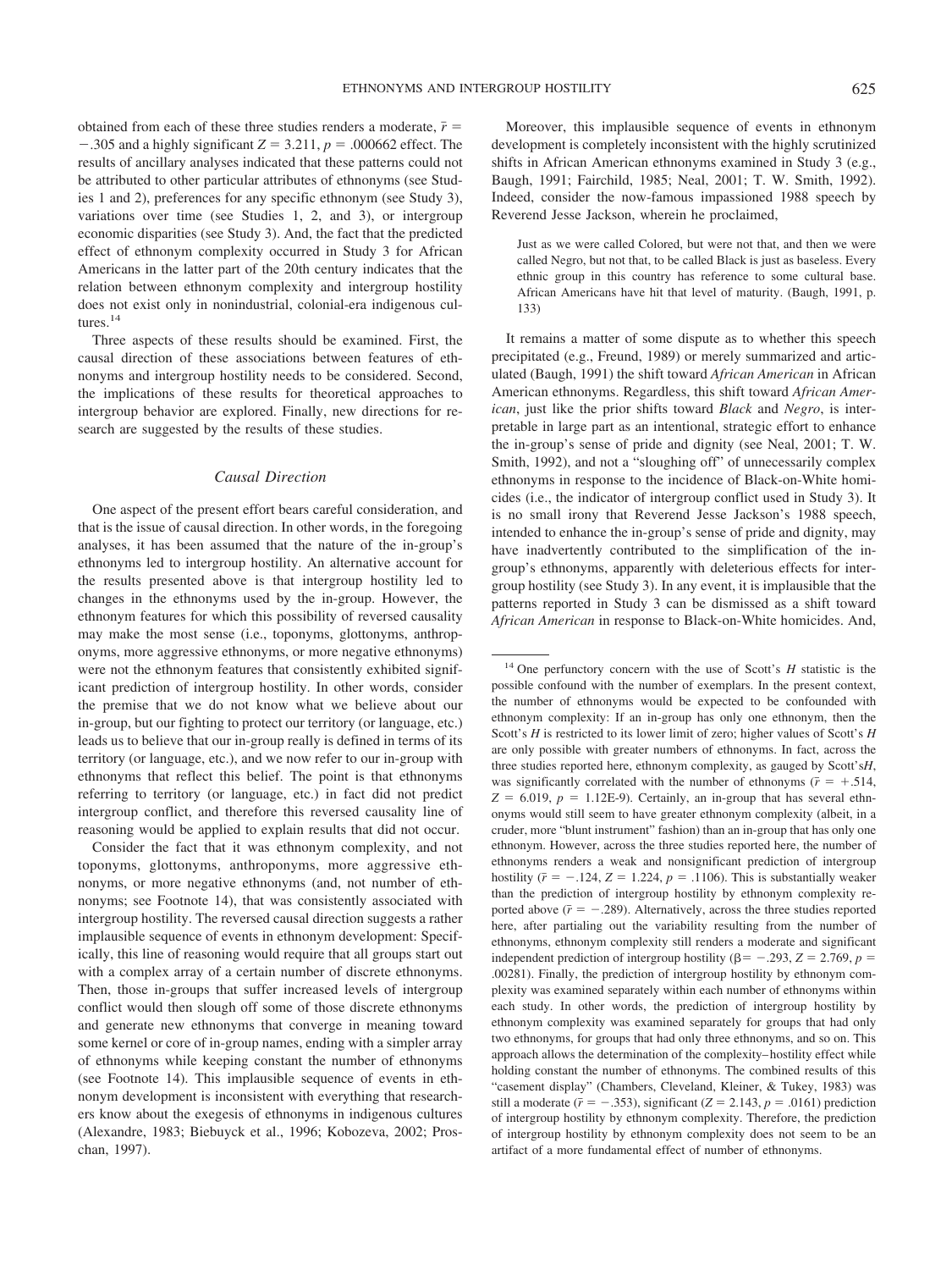it seems unlikely that the patterns reported in all three of these studies can be dismissed as the generation of simpler arrays of ethnonyms in response to intergroup conflict.

It should be noted that, in research on intergroup names, other patterns of results that have first been documented with archival data have been subsequently replicated with experimental data wherein the direction of causal influence is controlled. For example, the association between ethnic out-group size and complexity in ethnophaulisms was first demonstrated with archival data (Mullen & Johnson, 1993) and subsequently confirmed with experimental data (Mullen & Johnson, 1995). Similarly, the association between complexity in ethnophaulisms and intergroup hostility was first demonstrated with archival data (Mullen, 2004; Mullen & Rice, 2003) and subsequently confirmed with experimental data (Mullen et al., 2005). Certainly, the archival analyses reported here should be similarly subjected to experimental confirmation. Nonetheless, the alternative causal sequence (from intergroup hostility to ethnonym complexity) is inconsistent with what researchers know about the exegesis of the ethnonyms for the indigenous cultures scrutinized in Studies 1 and 2. And, the idea of a sloughing off of unnecessarily complex ethnonyms in response to Black-on-White homicides is a particularly implausible account for the results of Study 3.

#### *Theoretical Implications*

Several theories guided the expectations regarding the association between various features of ethnonyms and intergroup hostility. For example, realistic group conflict theory (e.g., Campbell, 1965; Sherif & Sherif, 1953) led to the expectation that the more strongly the in-group's social identity is tied to its territory through toponyms, the more likely that group will engage in conflict to maintain or increase its territorial holdings. Similarly, social identity theory (e.g., Bourhis et al., 1979; Tajfel, 1974) led to the expectation that the more strongly the in-group's social identity is tied to its language through glottonyms, the more likely that group will engage in conflict to maintain or extend the use of its language. The present article was not intended as a "strong inference test" of these different theoretical perspectives; the fact that hypotheses derived from these diverse theories were not supported in this initial investigation of the effects of ethnonyms does not really address the broader utility of these different theoretical perspectives.

The consistent pattern of associations between ethnonym complexity and intergroup hostility suggests that it may be appropriate at this point to speculate on possible mechanisms for the effects of ethnonym complexity on intergroup hostility. First, consider the possible correspondence between the effects of complexity at the level of personal identity and the presently observed effects of complexity at the level of social identity. Dixon and Baumeister (1991) reported that self-complexity served as a buffer against the threatening implications of an experimentally induced failure. That is, individuals with low self-complexity, and hence in-groups with low ethnonym complexity, may suffer the full brunt of a threat in one particular domain because there are no additional aspects of their personal identity that remain untouched by that threat. However, individuals with high self-complexity, and hence in-groups with high ethnonym complexity, are "buffered" against threat in one particular domain because many aspects of their personal identity remain untouched by that threat (see also Linville, 1982, 1985). This suggests that ethnonym complexity may reduce intergroup hostility through a *threat buffering* mechanism. For example, if an in-group identifies itself solely in terms of glottonyms, then an insult or a threat to the in-group's language is an unambiguous insult to the in-group social identity, an unequivocal threat to the in-group and all that it stands for. However, if an in-group identifies itself in terms of both glottonyms and toponyms, then an insult or a threat to the in-group's language may be merely an ambiguous insult to one aspect of the in-group social identity, an equivocal threat to one aspect of the in-group.

Second, consider the possible effects of social identity complexity on intergroup boundaries. Roccas and Brewer (2002) reported that social identity complexity was associated with greater tolerance of out-groups because the complexity of the in-group's social identity reduces ingroup–outgroup distinctions (see also Haslam, Rothschild, & Ernst, 2002). This suggests that ethnonym complexity may reduce intergroup hostility through an *entitativity reducing* mechanism. That is, in-groups with low social identity complexity may see the distinction between the in-group and the out-group cast into sharp relief. However, in-groups with high social identity complexity may see the distinction between the in-group and the out-group as somewhat more diffuse or less salient. For example, if an in-group identifies itself solely in terms of glottonyms, then an altercation with an out-group that identifies itself in terms of anthroponyms makes the ingroup–outgroup distinction unavoidably salient. However, if an in-group identifies itself in terms of both glottonyms and toponyms, then an altercation with an outgroup that identifies itself in terms of anthroponyms at least has the possibility that the ingroup–outgroup distinction may be less stridently preeminent.<sup>15</sup>

Third, consider the possible effects of social identity complexity on automatic versus controlled processes. Cunningham, Johnson, Gatenby, Gore, and Banaji (2003) reported the results of functional magnetic resonance imaging obtained during participants' evaluative social judgments. Interpreting differential patterns of activity in the ventrolateral prefrontal cortex, these authors suggested that automatic processes may be more sensitive to simple valence, whereas controlled processes may be more sensitive to complexity (see also Devine, 1989). This suggests that ethnonym complexity may reduce intergroup hostility through a *controlled processing* mechanism; that is, in-groups with low social identity complexity may be more inclined to respond to outgroups in terms of automatic processes, which have been linked to prejudicial behavior. However, ingroups with high social identity complexity may be more inclined to respond to out-groups in terms of controlled processes, which have been linked to egalitarian behavior. For example, if an in-group identifies itself solely in terms of glottonyms, then stereotypic thinking and hostile behavior may be

<sup>&</sup>lt;sup>15</sup> Note that this conceptualization of social identity complexity does not require any evocation of the notion of crossed-categorization (e.g., Deschamps & Doise, 1978; Mullen, Migdal, & Hewstone, 2001). That is, the in-group that identifies itself in terms of both glottonyms and toponyms is not sharing membership in any way with the out-group that identifies itself in terms of anthroponyms. However, the in-group with both glottonyms and toponyms does have a relatively complex social identity by virture of the distribution of its ethnonyms into two separate meaningful clusters.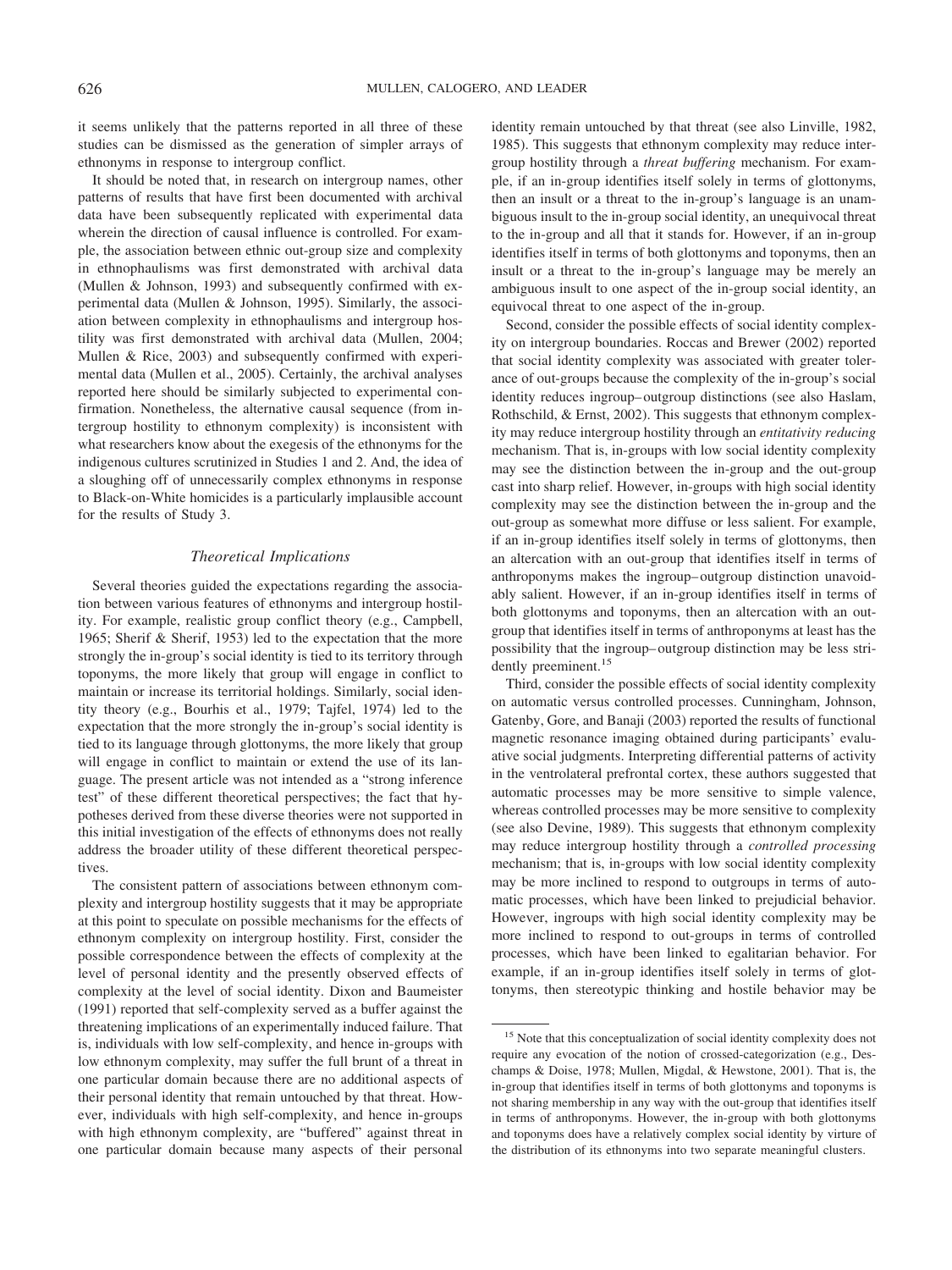automatically evoked in response to an out-group. However, if an in-group identifies itself in terms of both glottonyms and toponyms, then controlled processing may thwart the expression of stereotypic thinking and hostile behavior.

#### *Directions for Future Research*

Insofar as the present article represents the first social psychological examination of the effects of ethnonyms, it is probably appropriate to reflect on a few unanswered questions that are evoked by the present research. First and foremost, despite the lack of empirical support obtained in this preliminary study, the highly plausible potential effects of toponyms, glottonyms, anthroponyms, more aggressive, and/or more negative ethnonyms may be examined in other settings. In particular, consider the prevalence of symbols of aggression and ferocity for sports team names. To date, most studies of the aggressiveness of sports team names have simply tabulated the frequency and types of names (e.g., Kinloch, 1972; G. Smith, 1997). The links between team name aggressiveness and team fierceness in competition or intimidation of opponents has remained speculative (Lawson & Phillips, 1985), and future research may be directed toward scrutinizing whether sports teams may represent a type of in-group in which other attributes of ethnonyms may predict intergroup behavior. Note that ethnonym complexity would typically be held constant in studies of the effects of sports team names (insofar as there is typically just one name per team).

The three possible mediating mechanisms suggested above for the effects of ethnonym complexity should be subjected to empirical scrutiny. The threat buffering mechanism could be examined by creating experimental in-groups with arrays of ethnonyms representing either a single or multiple components of social identity. An out-group could then confront the in-groups with some threat or insult to a single component of in-group identity. If the in-groups with the more complex ethnonyms evaluated the threat as less severe, then this would support the notion that complexity of the in-group's social identity affects intergroup hostility by buffering the impact of intergroup threat. The entitativity reducing mechanism could be examined by creating experimental in-groups with arrays of ethnonyms representing either a single or multiple components of social identity. An out-group could then be presented. If the in-groups with the more complex ethnonyms then characterized their in-group and/or the out-group in terms of lower levels of attributes like discreteness, stability, uniformity, informativeness, and exclusivity (Haslam et al., 2002), then this would support the notion that complexity of the ingroup's social identity affects intergroup hostility by reducing the salience and the impact of the ingroup–outgroup distinctions. The controlled processing mechanism could be examined by creating experimental in-groups with arrays of ethnonyms representing either a single or multiple components of social identity. An out-group could then be presented in a manner that would experimentally create a stereotype in this laboratory-bound intergroup setting (e.g., the distinctiveness-based illusory correlation paradigm adapted to minimal group membership settings; see Johnson, Schaller, & Mullen, 2000). If the in-groups with the more complex ethnonyms were less susceptible to the acquisition, or the expression, of stereotypes toward the out-group, then this would support the notion that complexity of the in-group's social identity affects

intergroup hostility by engaging controlled processing that mitigates against stereotyping and prejudice.

Clearly, little is known about the selection of, and shifts in, ethnonyms. Similar to Carroll's (1985) classic work on naming, research could begin to scrutinize the processes by which ingroups generate and select their names. In this context, it is interesting to note that in G. Smith's (1997) discussion of school team names in Washington state, about 9% of the schools surveyed had recently changed their team names, noting that "Most changes have been from less violent, ethnic and religious references to more violent animal references" (p. 179). Similarly, recall Reverend Jesse Jackson's 1988 speech, which encouraged the shift away from the use of ethnonyms like *Colored*, *Negro*, and *Black* and toward the use of the ethnonym *African American*. Shifts in the use of ethnonyms for various other groups have been noted, including Native Americans as a collective category (with ethnonyms *Indians*, *Amerindians*, *Native Americans*, *Native Canadians*, *First Nations*, and *Aboriginals*; see Donakowski & Esses, 1996), feminists (with ethnonyms *women's liberation*, *feminist*, *postfeminist*, and *women's movement*; see Buschman & Lenart, 1996), and Hispanics (with ethnonyms *Chicano*, *Hispanic*, *Mexican* [or *Puerto Rican*, *Cuban*, etc.] *American*, and *Latino/Latina*; see Fairchild & Cozens, 1981). Although some of these shifts have been documented and tabulated, researchers really know very little about the social psychological causes and consequences of these shifts in ethnonyms.

Finally, as noted at the outset, recent research has documented that out-groups referred to with less complex ethnophaulisms are more likely to be targets of intergroup hostility (Mullen, 2004; Mullen & Rice, 2003; Mullen & Smyth, 2004). We demonstrate in the present article that in-groups with less complex ethnonyms are more likely to engage in intergroup hostility. The effect of specific juxtapositions of ethnophaulisms and ethnonyms has never been examined, and three intriguing possibilities should be considered. First, the confrontation between an in-group with more complex ethnonyms and an out-group referred to with more complex ethnophaulisms would seem to be a particularly benign combination that might render the lowest levels of intergroup conflict. Second, the confrontation between an in-group with less complex ethnonyms and an out-group referred to with less complex ethnophaulisms would seem to be a particularly volatile combination that might render the highest levels of intergroup conflict. Finally, the confrontation between in-groups and out-groups that differ in nominal complexity now emerges, for the first time, as an intriguing theoretical question: Is intergroup conflict likely to be stronger in the confrontation between an in-group with high ethnonym complexity and an out-group with low ethnophaulism complexity? Or, between an in-group with low ethnonym complexity and an out-group with high ethnophaulism complexity? It remains to be determined whether the complexity of the names for the in-group, or the complexity of the names for the out-group, exerts a stronger effect on intergroup conflict.

#### *Conclusions*

It should be recognized that the present emphasis on ethnonyms is discordant with other present perspectives on social cognition and intergroup behavior. Specifically with reference to African Americans, some scholars have dismissed the relevance or signif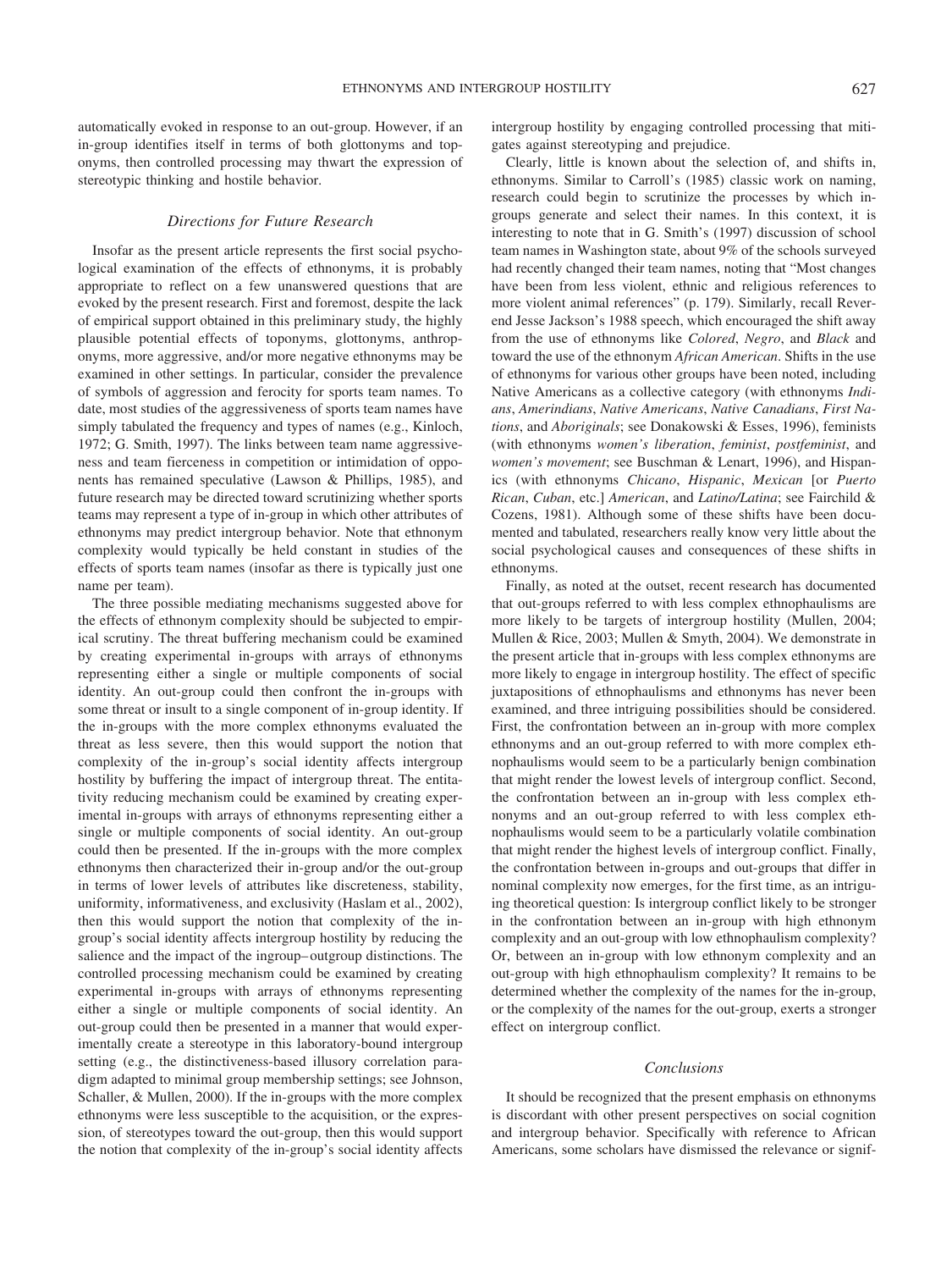icance of ethnonyms, compared with what are perceived to be more substantive issues of interracial disparities in economic opportunities or criminal justice. For example, Lyles (1989) posited that "No matter what people of color call themselves or are called achievement, education, and economic growth are what count" (p. 9). More bluntly, Neal (2001) queried, "What is the essential difference between saying Black-on-Black crime or African American-on-African American crime?" (p. 59). It would seem that the results of the three studies reported here suggest that those substantive issues of interracial disparities in economic opportunities or criminal justice may actually be linked to variations in ethnonyms in heretofore unanticipated ways that are worthy of further serious scrutiny.

More generally, the study of verbal labels for social categories has recently been framed as a fundamental weakness of research in intergroup settings. For example, Macrae and Bodenhausen (2000) recently conjectured that:

the use of verbal stimulus materials is problematic, as it necessarily obscures the true information-processing puzzle that confronts perceivers when they encounter other people. The issue is one of stimulus complexity. Whereas people are [sic] obviously multiply classifiable entities for which a given categorization must be drawn by perceivers, the same cannot be said of verbal labels. (p. 101)

It is hoped that the extant research on the effects of identifying out-groups through the use of ethnophaulisms (which can certainly capture varying degrees of complexity; see Mullen, 2001, 2004; Mullen & Johnson, 1993, 1995; Mullen & Rice, 2003; Mullen et al., 2000; Mullen, Rozell, & Johnson, 2001; Mullen & Smyth, 2004) and the present research on the effects of identifying the in-group through the use of ethnonyms (which also can certainly capture varying degrees of complexity) will postpone the premature demise of the study of verbal labels for groups in intergroup contexts.

As indicated above, the archival nature of the patterns reviewed above involves a number of methodological limitations. For example, these types of archival data are characterized by a lack of experimental control. Moreover, there is a sense that present data are "restricted": The time frame considered in Study 1 was restricted to the 20th century, the time frame considered in Study 2 was restricted to the 19th century, and the time frame considered in Study 3 was restricted to the latter quarter of the 20th century. The groups considered in these analyses were essentially restricted to two continents. The analyses in Studies 1 and 2 were restricted to those groups for which the meaning of all ethnonyms could be independently confirmed in at least two sources, and the analyses in Study 3 were based on polling data, with all of the inherent limitations of sampling and reliability for such data. These limitations encourage a degree of caution in interpreting the results reported above. Although these types of archival data are characterized by a lack of experimental control, they are also characterized by a remarkable level of ecological validity: The in-groups examined in these three studies are real groups, and the indicators of intergroup hostility incorporated into these analyses are derived from genuine conflicts. The fundamental links between cognitive representations of the in-group in ethnonyms and intergroup behavior seems to emerge as a central element of the phenomenology of being in a group.

#### References

- Abrams, D., & Hogg, M. A. (1987). Language attitudes, frames of reference, and social identity: A Scottish dimension. *Journal of Language and Social Psychology, 6,* 201–213.
- Alexandre, P. (1983). Some problems of African onomastics: Toponyms, anthoponym and ethnonymy. *Cahiers d'e´tudes africaines, 1–2,* 175– 188.
- Allen, I. L. (1983). *The language of ethnic conflict: Social organization and lexical culture*. New York: Columbia University Press.
- Allport, G. W. (1937). *Personality: A psychological interpretation*. New York: Holt.
- Allport, G. W. (1954). *The nature of prejudice*. Cambridge, MA: Addison-Wesley.
- Andrews, K. (2005, September 2). Racial slur prompts reprimand. Retrieved September 25, 2005, from http://www.dailyprogress.com
- Argenter, J. A. (2000). Cultural identity and heteroglossia. *Estudios de Sociolinguistica, 1,* 27–39.
- Bandura, A., Underwood, B., & Fromson, M. E. (1975). Disinhibition of aggression through diffusion of responsibility and dehumanization of victims. *Journal of Research in Personality, 9,* 253–269.
- Bargh, J. A., Chen, M., & Burrows, L. (1996). Automaticity of social behavior: Direct effects of trait construct and stereotype activation on activation. *Journal of Personality and Social Psychology, 71,* 230–244.
- Barry, H. (1969). Cross-cultural research with matched-pairs of societies. *Journal of Social Psychology, 69,* 25–33.
- Barth, F. (1969). *Ethnic groups and boundaries: The social organization of culture difference*. London: Allen & Unwin.
- Baugh, J. (1991). The politicization of changing terms of self-reference among American slave descendants. *American Speech, 66,* 133–146.
- BBC News. (2005, August 29). *NSW politician quits after racial slur*. Retrieved September 25, 2005, from http://news.bbc.co.uk/1/hi/world/ asia-pacific/4193938.stm
- Ben-Ari, R., Kedem, P., & Levy-Weiner, N. (1992). Cognitive complexity and intergroup perception and evaluation. *Personality and Individual Differences, 13,* 1291–1298.
- Biebuyck, D. P., Kelliher, S., & McRae, L. (1996). *African ethnonyms: Index to art producing peoples of Africa*. New York: G. K. Hall.
- Boor, M. (1976). Relationship of internal-external control and national suicide rates. *Journal of Social Psychology, 100,* 143–144.
- Bourhis, R. Y., Giles, H., Leyens, J. P., & Tajfel, H. (1979). Psycholinguistic distinctiveness: Language divergence in Belgium. In H. Giles & R. St. Clair (Eds.), *Language and social psychology* (pp. 158–185). Oxford, England: Blackwell Publishers.
- Bright, W. (2003). What is a name? Reflections on onomastics. *Language and Linguistics, 4,* 669–681.
- Bruning, J. L., & Albott, W. (1974). Funny, you don't look Cecil. *Human Behavior, 3,* 56–57.
- Buscema, D. (2005, August 7). Racial slurs should raise national ire. Retrieved September 25, 2005, from http://archive.recordonline.com/ archive/2005/08/07/busccol.htm
- Buschman, J. K., & Lenart, S. (1996). "I am not a feminist, but. . .": College women, feminism, and negative experiences. *Political Psychology, 17,* 59–75.
- Campbell, D. T. (1965). Ethnocentric and other altruistic motives. In D. Levine (Ed.), *Nebraska Symposium on Motivation* (Vol. 13, pp. 283– 311). Lincoln: University of Nebraska.
- Cardona, G. R. (1989). Noms de peuples et noms de langues [Names of people and names of languages]. In G. Calame-Graiule (Ed.), *Graines de paroles* (pp. 349–360). Paris: Editions du CNRS.
- Carpenter, S. (2000). Effects of cultural tightness and collectivism on self-concept and causal attributions. *Cross-Cultural Research, 34,* 38– 56.
- Carroll, J. M. (1985). *What's in a name? An essay in the psychology of reference*. New York: Freeman.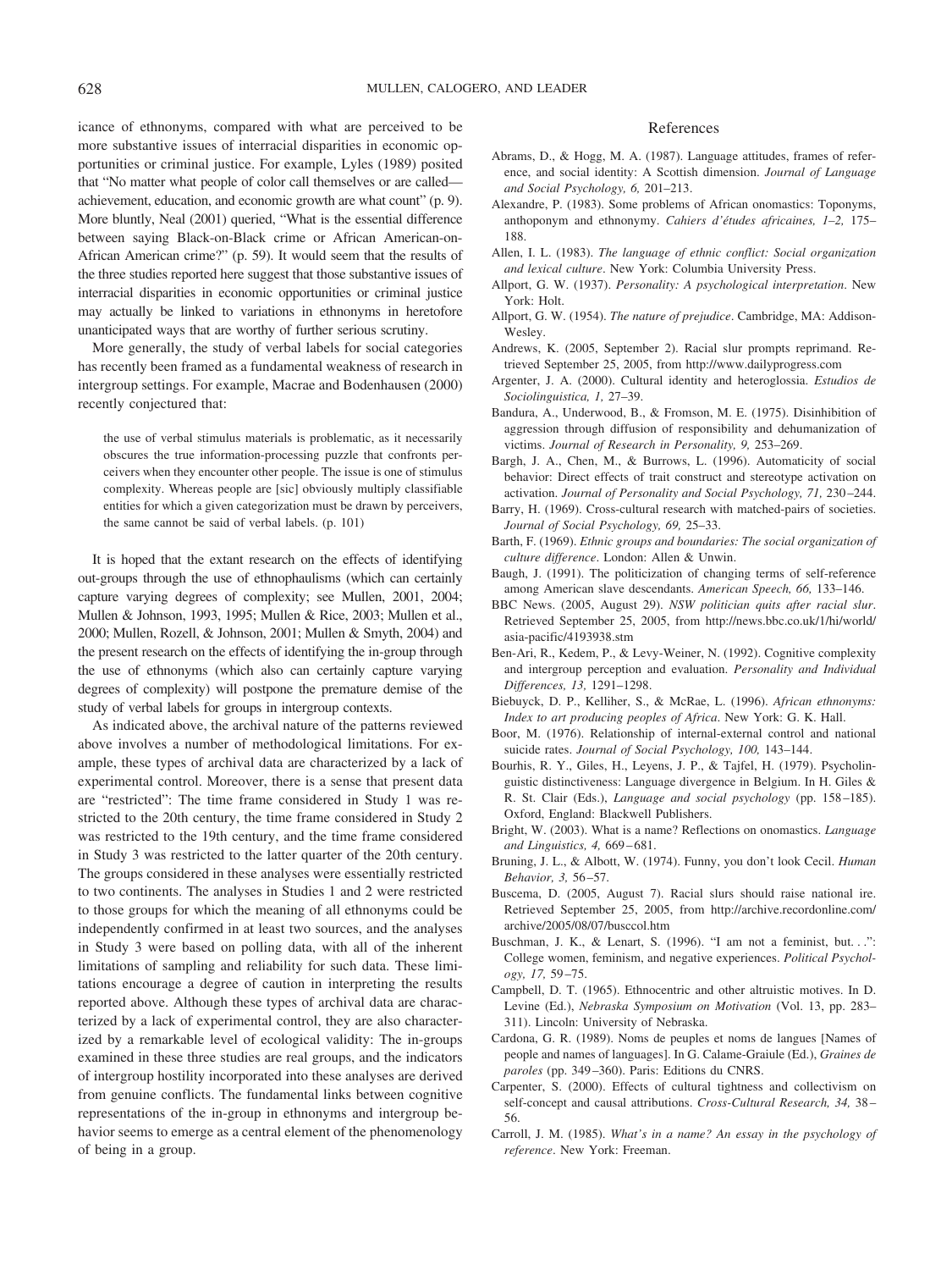- Carter, A. A. (1944). Nicknames and minority groups. *Phylon, 5,* 241–245.
- Chambers, J. M., Cleveland, W. S., Kleiner, B., & Tukey, P. A. (1983). *Graphic methods for data analysis*. Belmont, CA: Wadsworth.
- Christensfeld, N., Phillips, D. P., & Glynn, L. M. (1999). What's in a name: Mortality and the power of symbols. *Journal of Psychosomatic Research, 47,* 241–254.
- Cunningham, W. A., Johnson, M. K., Gatenby, J. C., Gore, J. C., & Banaji, M. R. (2003). Neural components of social evaluation. *Journal of Personality and Social Psychology, 85,* 639–649.
- Deschamps, J. C., & Doise, W. (1978). Crossed category membership in intergroup relations. In H. Tajfel (Ed.), *Differentiation between social groups* (pp. 141–158). Cambridge, England: Cambridge University Press.
- Devine, P. G. (1989). Stereotypes and prejudice: Their automatic and controlled components. *Journal of Personality and Social Psychology, 56,* 5–18.
- Diaconis, P. (1985). Theories of data analysis: From magical thinking through classical statistics. In D. C. Hoaglin, F. Mosteller, & J. W. Tukey (Eds.), *Exploring data tables, trends, and shapes* (pp. 1–36) New York: Wiley.
- Dickson, P. (1997). *Labels for locals: What people call themselves from Abilene to Zimbabwe*. Springfield, MA: Merriam Webster.
- Dixon, T. M., & Baumeister, R. F. (1991). Escaping the self: The moderating effect of self-complexity. *Personality and Social Psychology Bulletin, 17,* 363–368.
- Donakowski, D. W., & Esses, V. M. (1996). Native Canadians, first nations, or Aboriginals: The effects of labels on attitudes toward native peoples. *Canadian Journal of Behavioral Science, 28,* 86–91.
- Erwin, P. G. (1995). A review of the effects of personal name stereotypes. *Representative Research in Social Psychology, 20,* 41–52.
- Fairchild, H. H. (1985). Black, Negro, or Afro-American? The differences are crucial! *Journal of Black Studies, 16,* 47–55.
- Fairchild, H. H., & Cozens, J. A. (1981). Chicano, Hispanic, or Mexican American: What's in a name? *Hispanic Journal of Behavioral Sciences, 3,* 191–198.
- Fodor, N. (1956). Nomen est omen [The name is an omen]. *Samaikosaa, 10,* 9–45.
- Forgas, J. P. (1995). Mood and judgment: The affect infusion model. *Psychological Bulletin, 117,* 39–66.
- Forgas, J. P., & Fiedler, K. (1996). Us and them: Mood effects on intergroup discrimination. *Journal of Personality and Social Psychology, 70,* 28–40.
- Freund, C. P. (1989, February 7). The power of, and behind, a name. *The Washington Post,* A23.
- Goddard, I. (1984). Study of Native American ethnonymy. *Proceedings of the American Ethnological Society* (pp. 95–107). Washington, DC: The American Ethnological Society.
- Green, D. P., Glaser, J., & Rich, A. (1998). From lynching to gay bashing: The elusive connection between economic conditions and hate crime. *Journal of Personality and Social Psychology, 75,* 82–92.
- Greenberg, J., Kirkland, S. L., & Pyszczynski, T. (1988). Some theoretical notions and preliminary research concerning derogatory ethnic labels. In G. Smitherman-Donaldson & T. A. van Dijk (Eds.), *Discourse and discrimination* (pp. 74–92). Detroit, MI: Wayne State University Press.
- Greenberg, J., & Pyszczynski, T. (1985). The effects of an overheard ethnic slur on evaluations of the target: How to spread a social disease. *Journal of Experimental Social Psychology, 21,* 61–72.
- Grinnell, G. B. (1889). *Pawnee hero stories and folk tales, with notes on the origin, customs, and character of the Pawnee people.* New York: Forest and Stream Publishing Company.
- Gulliver, P. H. (1961). Land shortage, social change, and social conflict in East Africa. *Journal of Conflict Resolution, 5,* 16–26.
- Haslam, N., Rothschild, L., & Ernst, D. (2002). Are essentialist beliefs

associated with prejudice? *British Journal of Social Psychology, 41,* 87–100.

- Hoxie, F. E. (1996). *Encyclopedia of North American Indians*. Boston, MA: Houghton Mifflin.
- Jackson, J. W. (1993). Realistic group conflict theory: A review and evaluation of the theoretical and empirical literature. *Psychological Record, 43,* 395–413.
- Jacobs, D., & Wood, K. (1999). Interracial conflict and interracial homicide: Do political and economic rivalries explain White killings of Blacks or Black killings of Whites? *American Journal of Sociology, 105,* 157–190.
- Jeffreys, M. D. W. (1942). Some African tribal names. *Journal of the Royal African Society, 41,* 47–49.
- Joesten, J. (1935). Calling names in any language. *American Mercury, 36,* 483–487.
- Johnson, C., Schaller, M., & Mullen, B. (2000). Social categorization and stereotyping: "You mean I'm one of them?" *British Journal of Social Psychology, 39,* 1–25.
- Kelley, E. M. (1990). North American Indian tribal names. *The Epigraphic Society Occasional Papers, 19,* 83–91.
- Kennedy, R. (2002). *Nigger: The strange career of a troublesome word*. New York: Pantheon Books.
- Kinloch, A. M. (1972). The names of the game: Ice hockey. *American Speech, 47,* 157–159.
- Kinzel, R., & Fisher, R. J. (1993). Ethnocentrism, group cohesion, and constituent pressure on negotiators in intergroup conflict. *International Journal of Conflict Management, 4,* 323–336.
- Klausner, S. Z. (1964). Sacred and profane meanings of blood and alcohol. *Journal of Social Psychology, 64,* 27–43.
- Kobozeva, I. M. (2002). *Russian national stereotypes viewed from different perspectives*. Retrieved February 25, 2004, from http://www.unc.edu/ depts/seelrc/2002abstracts/ kobozevaturkuabs.pdf
- LaFontaine, J. S. (1959). *The Gisu of Uganda*. London: International African Institute.
- Larson, P. M. (1996). Desperately seeking "the Merina" (central Madagascar): Reading ethnonyms and their semantic fields in African identity histories. *Journal of Southern African Studies, 22,* 541–560.
- Lawson, E. D. (1984). Personal names: 100 years of social science contributions. *Names, 32,* 45–74.
- Lawson, E. D., & Phillips, V. A. (1985). North American college and university sports nicknames. *Onomastica Canadiana, 67,* 2–16.
- Lester, D. (1969). The fear of the dead in nonliterate societies. *Journal of Social Psychology, 77,* 283–284.
- Levin, M. G., & Potapov, L. P. (1964). *The peoples of Siberia*. Chicago: University of Chicago Press.
- Linville, P. (1982). The complexity-extremity effect and age-based stereotyping. *Journal of Personality and Social Psychology, 42,* 193–211.
- Linville, P. (1985). Self-complexity and affective extremity: Don't put all your eggs in one cognitive basket. *Social Cognition, 3,* 94–120.
- Lyles, B. (1989, February 27). What to call people of color. *Newsweek,* 8–9.
- MacMullen, J. (1963). Derisive ethnic names. *Western Folklore, 22,* 197.
- Macrae, C. N., & Bodenhausen, G. V. (2000). Social cognition: Thinking categorically about others. *Annual Review of Psychology, 51,* 93–120.
- McDavid, J. W., & Harari, H. (1966). Stereotyping of names and popularity in grade-school children. *Child Development, 37,* 453–459.
- McLeary, R., & Hay, R. (1980). *Applied time series for the social sciences*. Beverly Hills, CA: Sage.
- Meek, C. K. (1931). *Tribal studies in northern Nigeria*. London: Kegan Paul, Trench, & Trubner.
- Messner, S. F., & Rosenfeld, R. (1993). *Crime and the American dream*. Belmont, CA: Wadsworth.
- Mullen, B. (2001). Ethnophaulisms for ethnic immigrant groups. *Journal of Social Issues, 57,* 457–475.